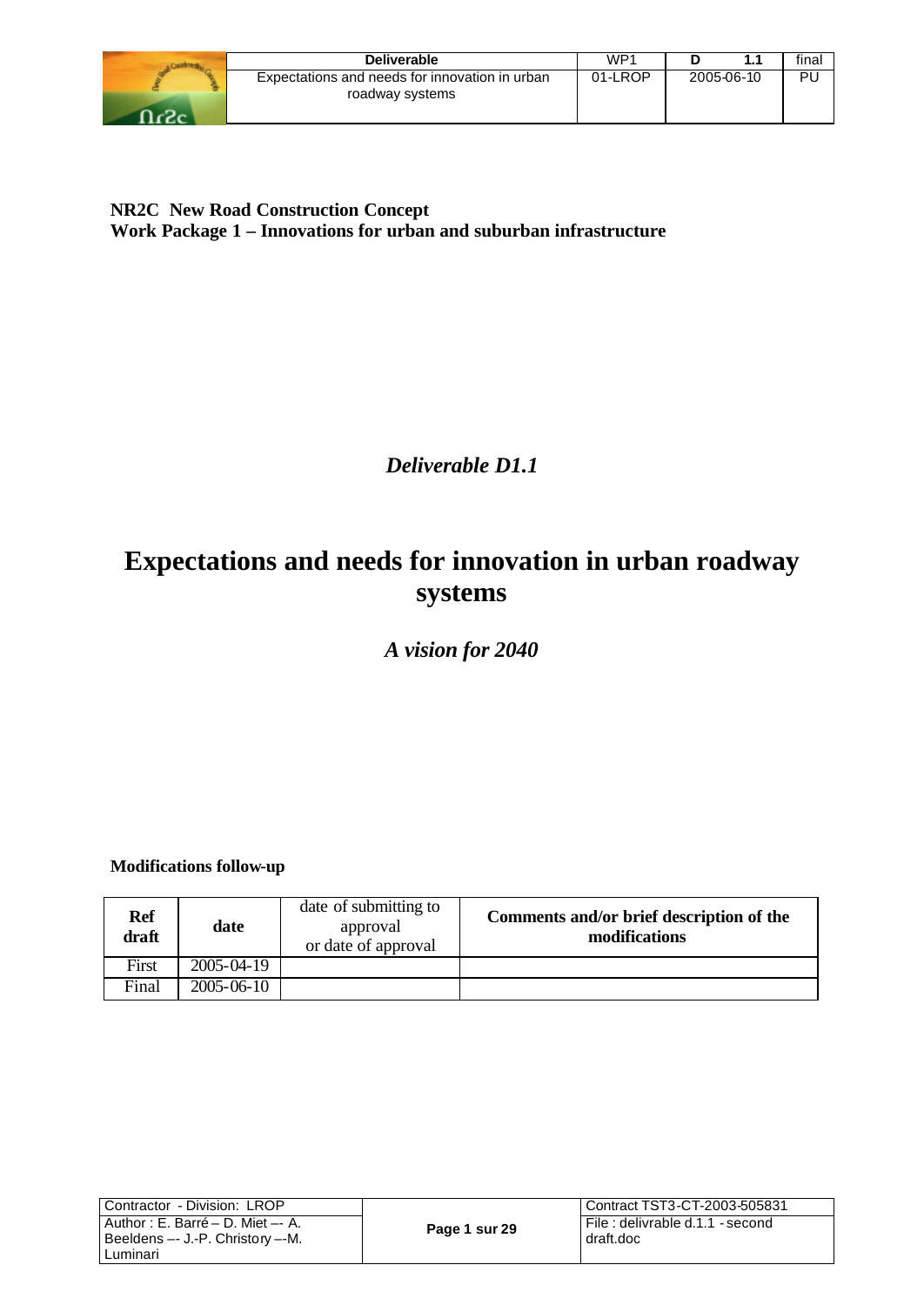| <b>Deliverable</b>                                                | WP <sup>1</sup> |            | final |
|-------------------------------------------------------------------|-----------------|------------|-------|
| Expectations and needs for innovation in urban<br>roadway systems | 01-LROP         | 2005-06-10 | PL    |
|                                                                   |                 |            |       |

## **TABLE OF CONTENTS**

| $1 -$                                                                                      |  |
|--------------------------------------------------------------------------------------------|--|
| 1.1                                                                                        |  |
| 1.2                                                                                        |  |
| 1.2.1                                                                                      |  |
| 1.2.2                                                                                      |  |
| 1.2.3                                                                                      |  |
| $2 -$                                                                                      |  |
| 2.1                                                                                        |  |
| 2.2                                                                                        |  |
| 2.2.1                                                                                      |  |
| 2.2.2                                                                                      |  |
| 2.2.3                                                                                      |  |
| 2.3                                                                                        |  |
| 2.4                                                                                        |  |
| $3 -$                                                                                      |  |
| 3.1                                                                                        |  |
| 3.2                                                                                        |  |
| 3.3                                                                                        |  |
| $4 -$                                                                                      |  |
| 4.1                                                                                        |  |
| 4.2                                                                                        |  |
| 4.2.1                                                                                      |  |
| 4.2.2                                                                                      |  |
| 4.3                                                                                        |  |
| 4.4<br>Work PIARC : a catalogue of innovations and a step supporting the emergence and the |  |
|                                                                                            |  |
|                                                                                            |  |
|                                                                                            |  |
|                                                                                            |  |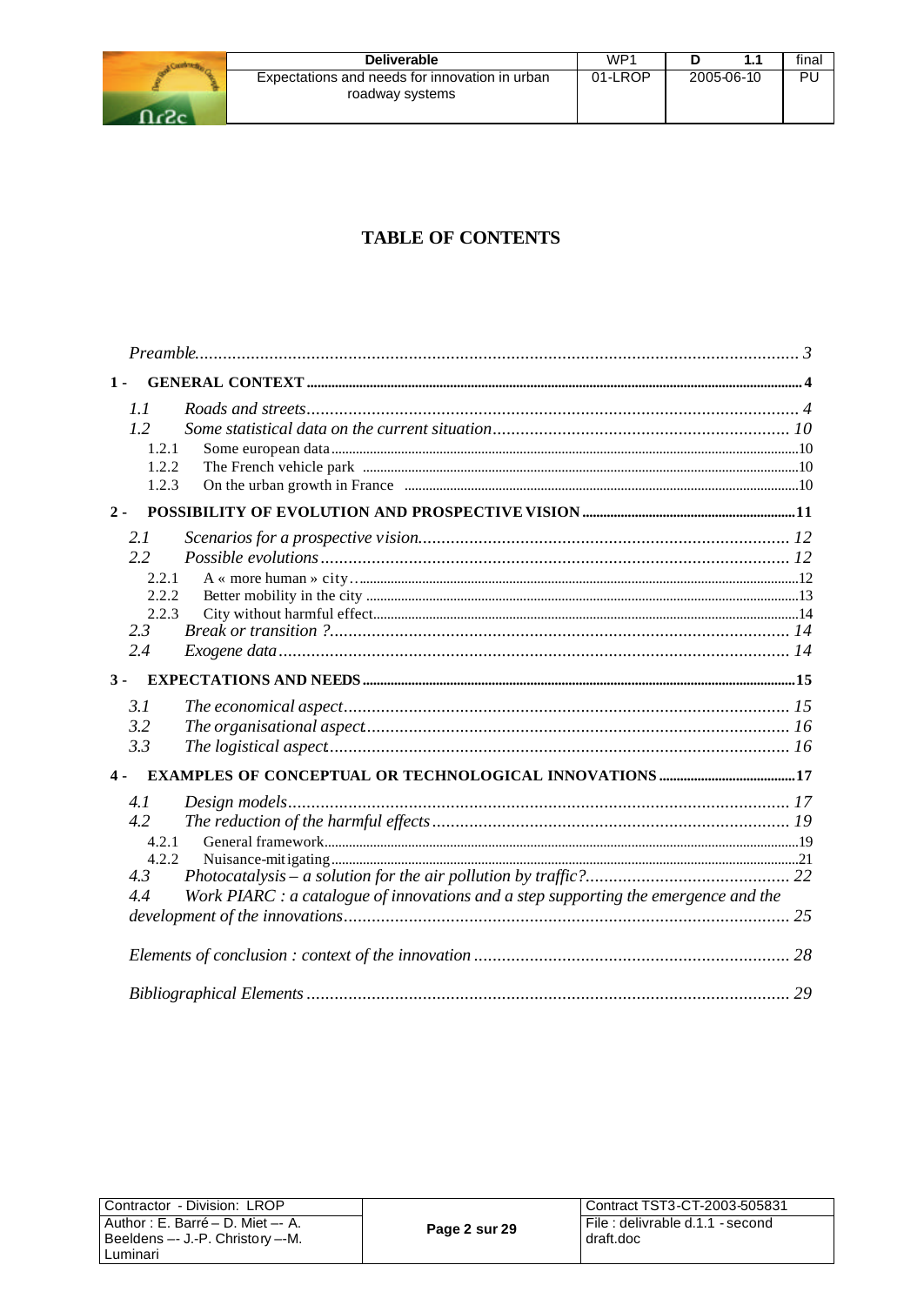| Deliverable                                                       | WP <sup>1</sup> |            | fina |
|-------------------------------------------------------------------|-----------------|------------|------|
| Expectations and needs for innovation in urban<br>roadway systems | 01-LROP         | 2005-06-10 | ΡI   |

#### **Preamble**

This document establishes the synthesis of the work carried out within the framework of task 1.1 "Expectations and innovation needs" of Work Package 1 "Innovations for urban roads". This task is strongly articulated with the contents of Work Package 0 "New concepts for the road of the future" since it constitutes, to some extent, a specific application to the urban environment.

Two days of interchanges and debates were thus organized on September 2004 the 14th and January 2005 the 25th. These sessions were entitled "The street of the future" and gathered together over 200 people to discuss and prospect the future, possible and desirable evolutions for the European cities and their street concepts.

The debates were introduced by a modified and adapted version of the presentation document used in Work Package 0, which exposes different scenarios of evolution of the whole society and a manner of questioning their implications in the world of roads and urban infrastructures. The points of interest were punctuated by presentations, in particular those dealing with the researches carried out within the Work Package 1, in order to stimulate new ideas and proposals.

The synthesis presented here is introduced by a definition of the general context to frame the discussion on current and future streets, based on particular historical key points. Then, in the second and third part, the ideas which arose from the debates are presented, as regards the probable evolutions, the needs and the expectations of the professionals and various stakeholders. In the fourth part, an overview of the communications which were produced for the workshop, is given. In this part examples of innovations are provided, which answer, directly or indirectly, the desires and wishes expressed during the debates. Finally, one will find in appendix the synthetic reports of the whole of the debates as well as a CD-Rom presenting the supports of the talks; the complete description of the debates is available on simple request.

| Contractor - Division: LROP       |
|-----------------------------------|
| Author : E. Barré - D. Miet -- A. |
| Beeldens -- J.-P. Christory --M.  |
| Luminari                          |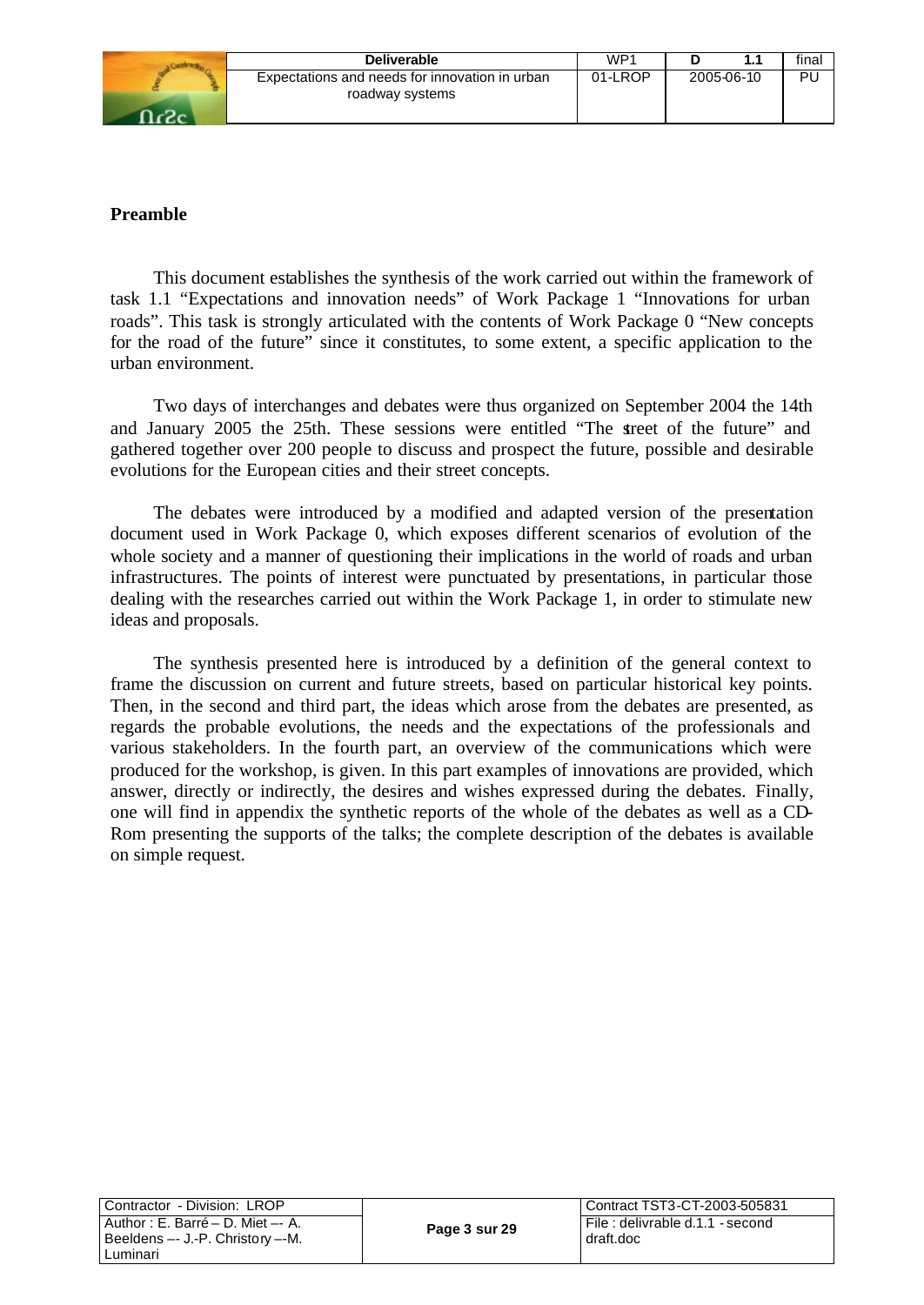

#### **1 - GENERAL CONTEXT**

#### **1.1 Roads and streets**

Is the "street" a "road which passes downtown"? Is it a "road adapted to the urban environment? " Is the street, in Latin *ruga*, "wrinkle", a special kind of road, *rupta*, "trench", or isn't it rather the reverse: the road which would be a kind of street?

At first glance, the parameter which distinguishes 'street' from 'road' seems to be the complexity of the former when one discovers the simplicity of the latter. The street supports innumerable uses; it is the place of coexistence of the underground and the aerial techniques, of public and private domain, of commercial and non-merchants exchanges, of predicted and unpredicted activities; it is sinuous, rough and it used to be muddy and smelly. Doesn't it contrasts with the rectilinear macadamization of the Roman roads getting right through the territory? Doesn't it contrast with the elegance of a form that is in perfect adequacy with the function of which it is the mould: to circulate?

"A circulated way whose edges are built", such could be a first definition of the street considered as a kind of road. Circulation rather than stillness, friction rather than slip, complexity rather than simplicity, delimited spaces rather than opened ones, uses rather than functions, alive rather than functional, such are the oppositions that one could be tempted to draw up between streets and roads. But where does the complexity of the street comes from ? Would it be enough for a road to go and "make a round" (circulate) "downtown" to inherit the urban qualities ? The experiences of the last four decades let us believe that it is not, that a road penetrating in the heart of a city is not transformed into a street. The observation of the growth of a burg which becomes a village, of a village which becomes a city, of the city which spreads out, could indicate that it goes rather differently: it is the city which, while extending, would adapt the road (which is often only a "way") and transform it into a street ...

The street can be thought as a sample of the city, the basic pattern from which it is constituted and which gathers in itself the whole of the characteristics of the urban phenomenon. The street is at the same time the support of movement, of trips from one point of the city to another, from one activity to another, and the support of the establishment, of building constructions, of stability. It is the place of articulation between public and private spaces; it is both governed by the logic of the capital (to exploit, or to make short term profit) and by the economy of the inheritance (to preserve, or to make long term profit). The street, with the system of parcels and sectors, organizes at the same time the permanence and the renewal of the urban fabric: on the one hand, the layout remains, and with it the available space for networks, plantations and infrastructure. On the other, parcels are joined or cut out, one after the other, according to the nature of operations, while these parcels take value, while the buildings, which are the most transitory, are built and rebuilt, while their uses, their frontage or their occupants change. Thus the street, which is merely this one vacuum opened to the sky, is the most durable reinforcement of the urban system, since constantly, below it and on its sides, things are changing and fluctuating while the street itself remains, allowing the renewal of the city on itself.

| Contractor - Division: LROP                                                            |               | Contract TST3-CT-2003-505831                 |
|----------------------------------------------------------------------------------------|---------------|----------------------------------------------|
| l Author : E. Barré – D. Miet –- A.<br>l Beeldens --- J.-P. Christory --M.<br>Luminari | Page 4 sur 29 | File: delivrable d.1.1 - second<br>draft.doc |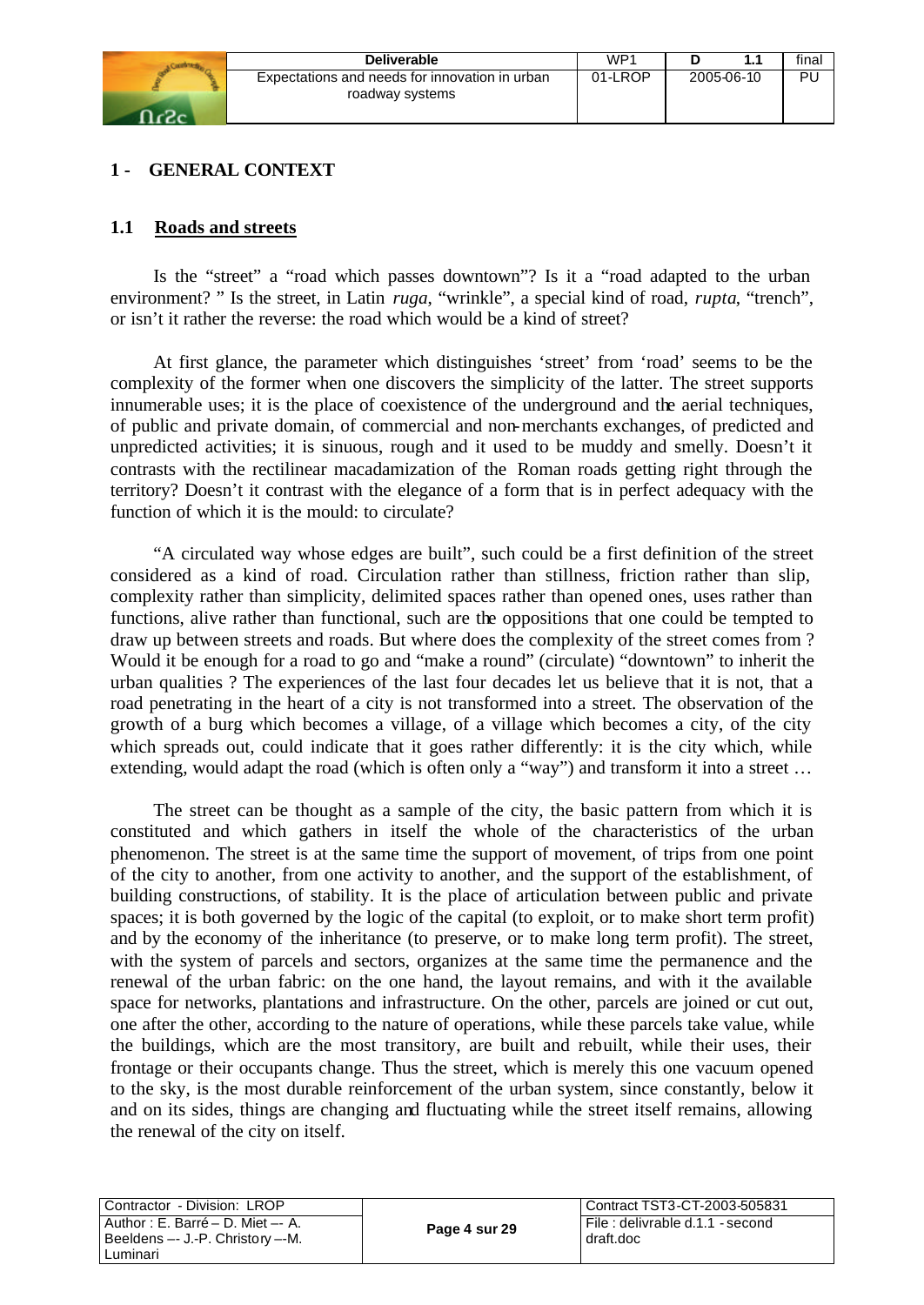| Deliverable                                                       | WP1     |            | final |
|-------------------------------------------------------------------|---------|------------|-------|
| Expectations and needs for innovation in urban<br>roadway systems | 01-LROP | 2005-06-10 | PU    |

The urban roadway system, contrary to the buildings, remains unthought until the 18th century, except as the receptacle of the daily urban garbage: the street is the residual and muddy space left over at the foot of the buildings. But the water run-off and the organization of an underground grid connected to the buildings will eventually push the roadway system – i.e. the urban ground in all its thickness – in the fields of architectural concerns.



Pierre Patte, « Profil d'une rue », 1769.

The street considerated as a global system : the drainage system makes the buildings interdependent of the basements – rise and descent of water through the water conveyances – and of the sky – the conduits of the chimneys which let escape the smoke.

The appearance of the section drawing makes it possible to think the street as a global technical object, located between ground and sky, integrated in a topographic, geological and climatological context. In the longitudinal direction, this representation allows to consider the distribution of flows inside the available lateral space, starting with the surface road service, the distribution of water and the cleansing. Transversely, the relationships between these flows appear: their horizontal and vertical coexistence, their frictions and the organization of the exchanges from one edge to another. Curiously, it is at this time that the profile of the street undergoes an inversion of shape from the ground surface point of view: one passes from a concave profile, with the drainage by a central drain left under free air, to a convex profile, which becomes similar to that of the roads of close-cropped countryside.

During the 19th century, this way of thinking in terms of "flows" continues and leads to the concept of network, which will then apply independently to the distribution of water, to the streets as to the roads, the channels and the railroads. Thus, from the end of the 18th century, the profile of the street adopts side pavements and sometimes covered galleries which stimulate the commercial activities. This constitutes one of the first urban model aiming at separating the various flows, here pedestrians and horse-drawn. In parallel, the technical knowledge of the structure and of the coating of the roadways develops and

| Contractor - Division: LROP                                                        |               | Contract TST3-CT-2003-505831                  |
|------------------------------------------------------------------------------------|---------------|-----------------------------------------------|
| Author: E. Barré – D. Miet –- A.<br>Beeldens -- J.-P. Christory --M.<br>l Luminari | Page 5 sur 29 | File : delivrable d.1.1 - second<br>draft.doc |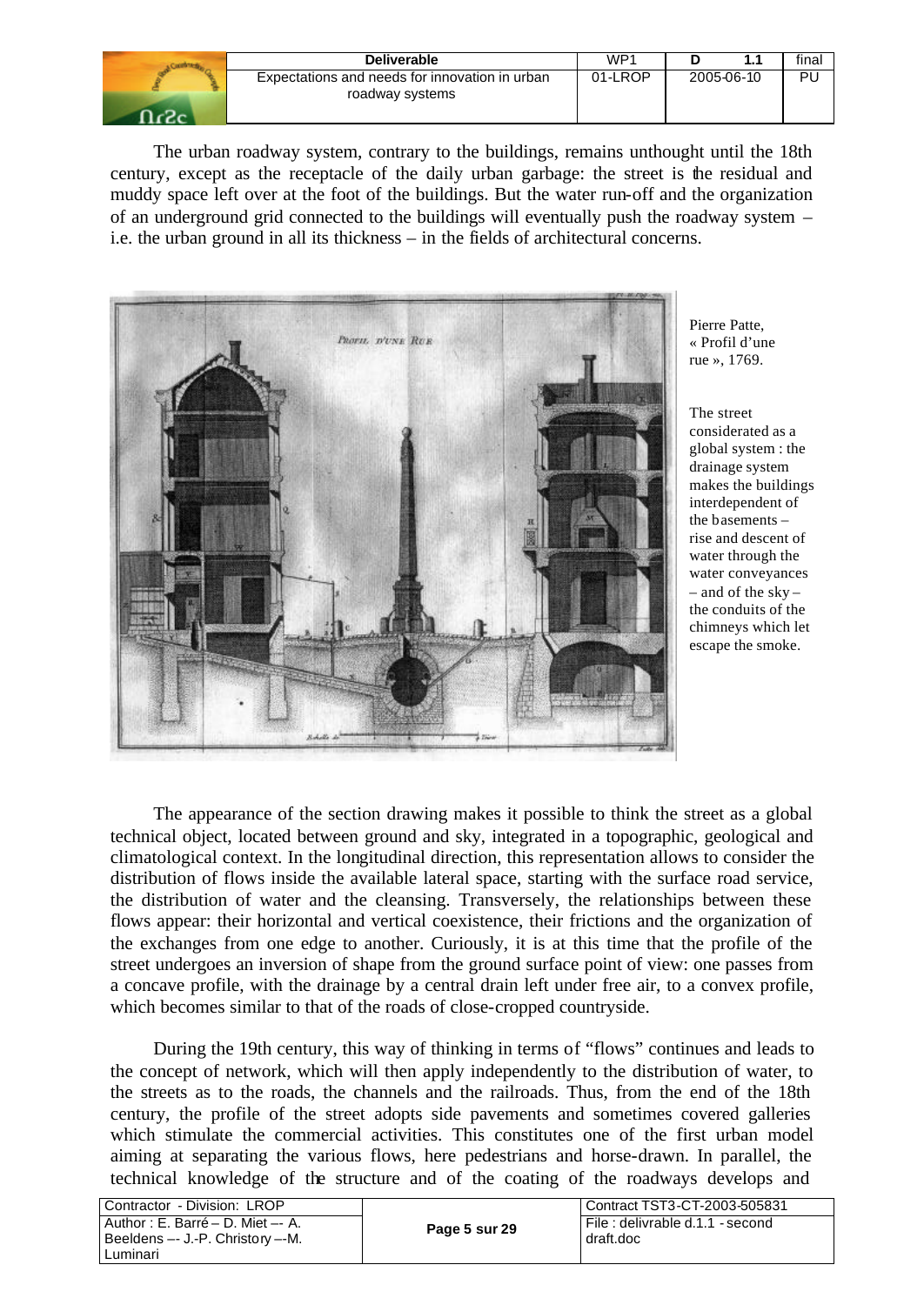| Deliverable                                                       | WP1     |            | final |
|-------------------------------------------------------------------|---------|------------|-------|
| Expectations and needs for innovation in urban<br>roadway systems | 01-LROP | 2005-06-10 | PU    |

gradually contributes to give a scientific and an autonomous character to the field of the roadway system. With the increase of flows of all kinds, and thus of the importance of the technical systems in the urban organization, the streets will widen and impose their own constraints of connection to the buildings. Eugene Hénard's section drawing, which presents a "street of the future", illustrates this presentiment very well: at the beginning of the 20th century, this reality of flows and networks jump from one scale of magnitude to another, while at the same time the specialization and the division of the "available section" continues, being visualized out of the section drawing, and being consequently invaded and saturated by the multiplication of functions and their especially allocated spaces.



Eugène Hénard, « Rue future », 1910.

The profile of the street is exploited here until its last possibilities. But are these limits those of the street as such or that of the tool of its representation and design, the drawing section?

Would the "circulated way whose edges are built" reach its proper limits under the increasing pressure of the technical infrastructures? It is, consequently, the question of the relationships between architecture and infrastructure that is now raised with acuity.

Modern "urban design" was born at the moment of awakening of this jump of scale: not only that of the technical infrastructures, with the appearance of gas and electricity networks and especially that of cars in the city, but also that of the production of architecture which will be thought for the first time in a massive way. In fact, "whole pieces of the city" are designed and carried out thanks to the industrial methods of production, and more especially thanks to a "functionalist" way of thinking that reaches its maturation: to mitigate the difficulty of the

| l Contractor - Division: LROP                                                       |               | l Contract TST3-CT-2003-505831                  |  |  |
|-------------------------------------------------------------------------------------|---------------|-------------------------------------------------|--|--|
| Author : E. Barré – D. Miet –- A.<br>I Beeldens -- J.-P. Christory --M.<br>Luminari | Page 6 sur 29 | i File : delivrable d.1.1 - second<br>draft.doc |  |  |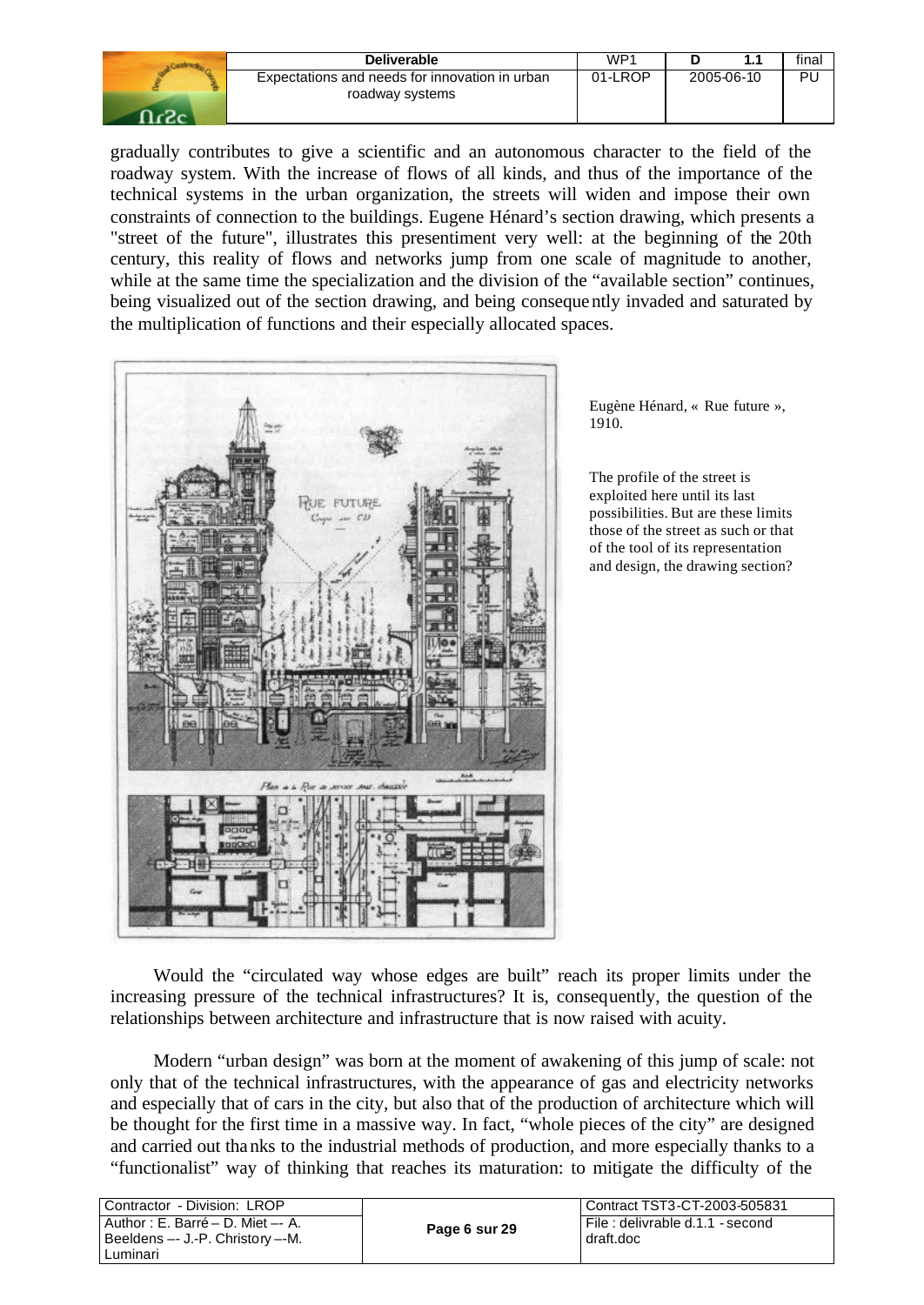| <b>Deliverable</b>                                                | WP1     |            | final |
|-------------------------------------------------------------------|---------|------------|-------|
| Expectations and needs for innovation in urban<br>roadway systems | 01-LROP | 2005-06-10 | Ρl    |

production of the city on a large scale, the 20th century urban way of thinking must simplify the problems arising by considering an univocal distribution of spaces according to a limited number of functions. "Functionalism" allots and adapts one space to one function.

The "street", if this word still has a meaning in this case, is now mostly considered in plan; it becomes part of a hierarchical network of service roads and only its longitudinal dimension is fully considered; all the questions of transversal relationships are eliminated: relationships from technical networks to technical networks – in the 60's panned urbanisation which is made of housing bares and towers, the roadway system and the technical networks are independent and do not superimpose themselves, pedestrians paths and car ways are dissociated – or relationships from the buildings to the infrastructures – the configurations of the roadway system and that of the building arrangement are not interdependent any more. At the same time, the parcel, which traditionally defines the limits of each property, and thus the articulation of public space to private space, disappear, and the sector  $-$  i.e. a whole of parcels circumscribed by public ways – becomes isolated. Thus the modern "street" becomes almost mono-functional with the advent of the car.





The hierarchy and the specialization of the ways according to Colin Buchanan (on the left, 1963) and according to Le Corbusier (on the right, 1948).

The idea of the street disappears when the streets are reconfigured  $-$  e.g. by eliminating the tramway which was well established in France till the 50's – to conform the urban space to an omnipotent function: motor vehicle traffic, a true "trench" (*rupta*, road) shearing the urban fabric. In France, from the middle of the 70's, 64% of the households are motorized and nearly 20% of them have two vehicles. In twenty-five years, the vehicle ownership thus passed from 250 to more than 400 vehicles for 1000 inhabitants. In 2002, more than 80% of the households have a car and nearly a third of them are multi-motorized. The construction of the highway network, which enhances the French territory grid and sets the city-network, has started during the 60's to reach nearly 9000 km in the year 2000. The cities, whose limits used to made firstly of ramparts, and secondly of faubourgs – which were true streets making both

| Contractor - Division: LROP                                                       |               | Contract TST3-CT-2003-505831                  |
|-----------------------------------------------------------------------------------|---------------|-----------------------------------------------|
| Author : E. Barré – D. Miet –- A.<br>Beeldens -- J.-P. Christory --M.<br>Luminari | Page 7 sur 29 | File : delivrable d.1.1 - second<br>draft.doc |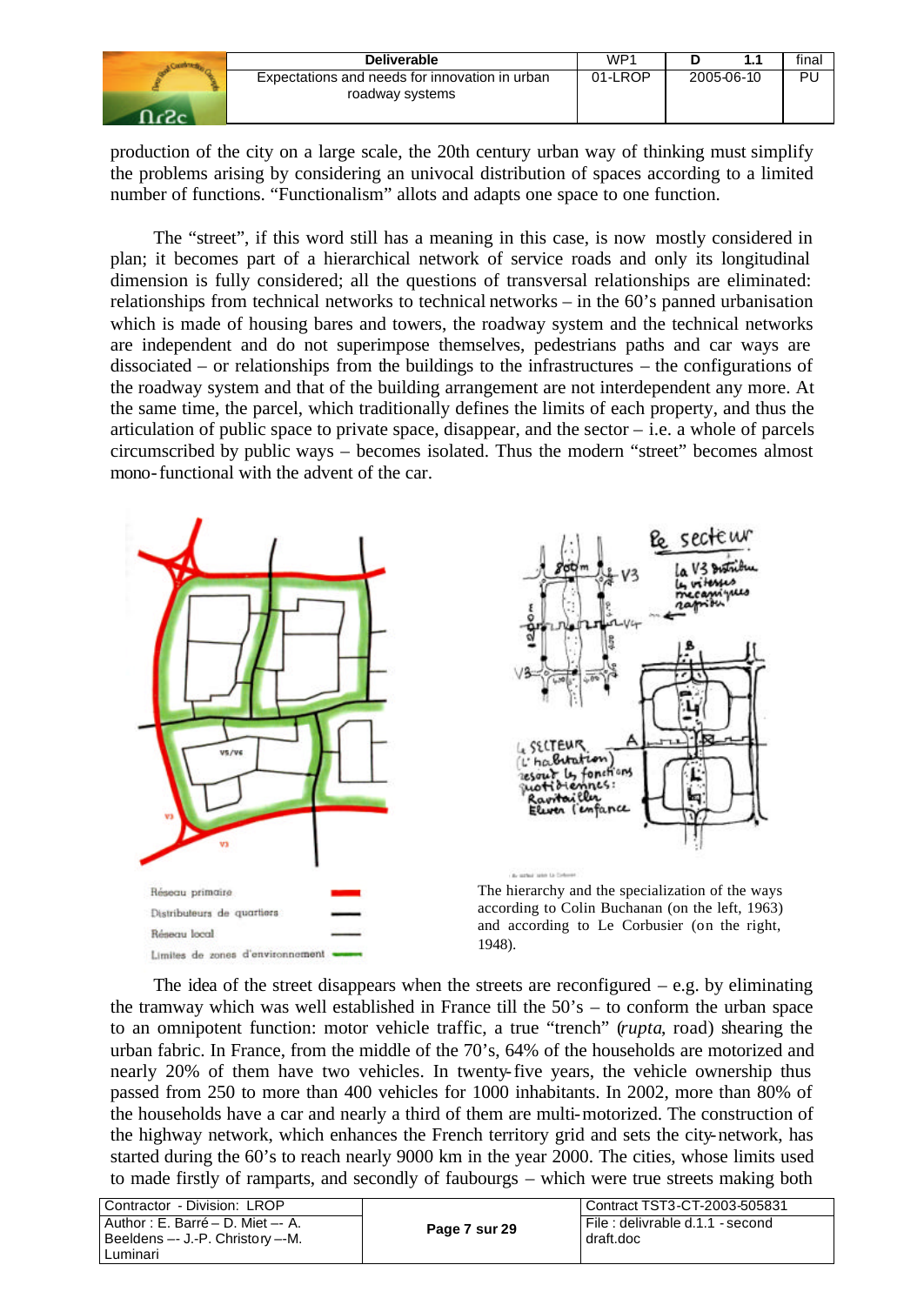| <b>Deliverable</b>                                                | WP1     |            | final |
|-------------------------------------------------------------------|---------|------------|-------|
| Expectations and needs for innovation in urban<br>roadway systems | 01-LROP | 2005-06-10 | PU    |

the limit and the interface between the urban environment and the countryside – are now crossed and circumvented by huge infrastructures. At the same time, those infrastructures, by reducing the temporal distances, potentially open new spaces ready for urbanisation. Thus the shape of the road infrastructure becomes a major determining factor of the growth of cities, and it leads generally to star and linear configurations.



Concentric models in the French Atlantic plain (on the left) and linear models worked out by the valleys of the Rhone and the Saone (on the right), extracted from D. Mangin, *La ville franchisée*, 2004.

Despite the fact that since the  $60$ 's the roadway system is thought – by the engineers – independently of the buildings – designed by the architects –, its influence on the construction is far from being negligible: the road infrastructure delimits today tight zones inside which the urban installation is possible, surfaces that are now attractive and available, discontinuous portions of the territory that form today what one calls in Europe the "peri-" and the "suburban" city, "emergent city", "diffuse city" or "generic city", "in-between city", "spread out city", "franchised city", the "space of flows", etc. All these denominations reveal the floating of the current situation, our incapacity to recognize a "city" in the spatial forms that the urban phenomenon is taking, not only in Europe but nearly everywhere in the world.

Following the formidable increase of mobility and flows of all kinds, the "street", or at least the "way", as well as the whole of the networks, have been seen and thought primarily longitudinally, as one course from one point of the network to another, and not transversely, from a type of network to another, or from one side of the street to the other, so that sometimes they become inaccessible to each other. The points of connection to multiple networks gradually relegate the spatial continuity – the continuity of public space and its routes – with the old districts, and promulgated the "nodes" articulating the networks to the status of new "urban polarities".

As regards this "urban transition" that many of the European cities know today, the positions are contradictory but the street seems indeed to be a central issue of this debate. For some people, these new urban forms are the result of an inescapable evolution: the compact and dense cities that some regret today constitute only one stage among others in the evolution of city forms; however this stage would not be compatible any more with the technological discoveries, the evolution of the ways of life and the quantities of flow of any kind which the European society is currently experiencing. For other people, compactness and density are elements that are constitutive of the even idea of a city. They are essential

| Contractor - Division: LROP       |               | Contract TST3-CT-2003-505831     |  |  |
|-----------------------------------|---------------|----------------------------------|--|--|
| Author : E. Barré – D. Miet –- A. | Page 8 sur 29 | File : delivrable d.1.1 - second |  |  |
| Beeldens -- J.-P. Christory --M.  |               | draft.doc                        |  |  |
| l Luminari                        |               |                                  |  |  |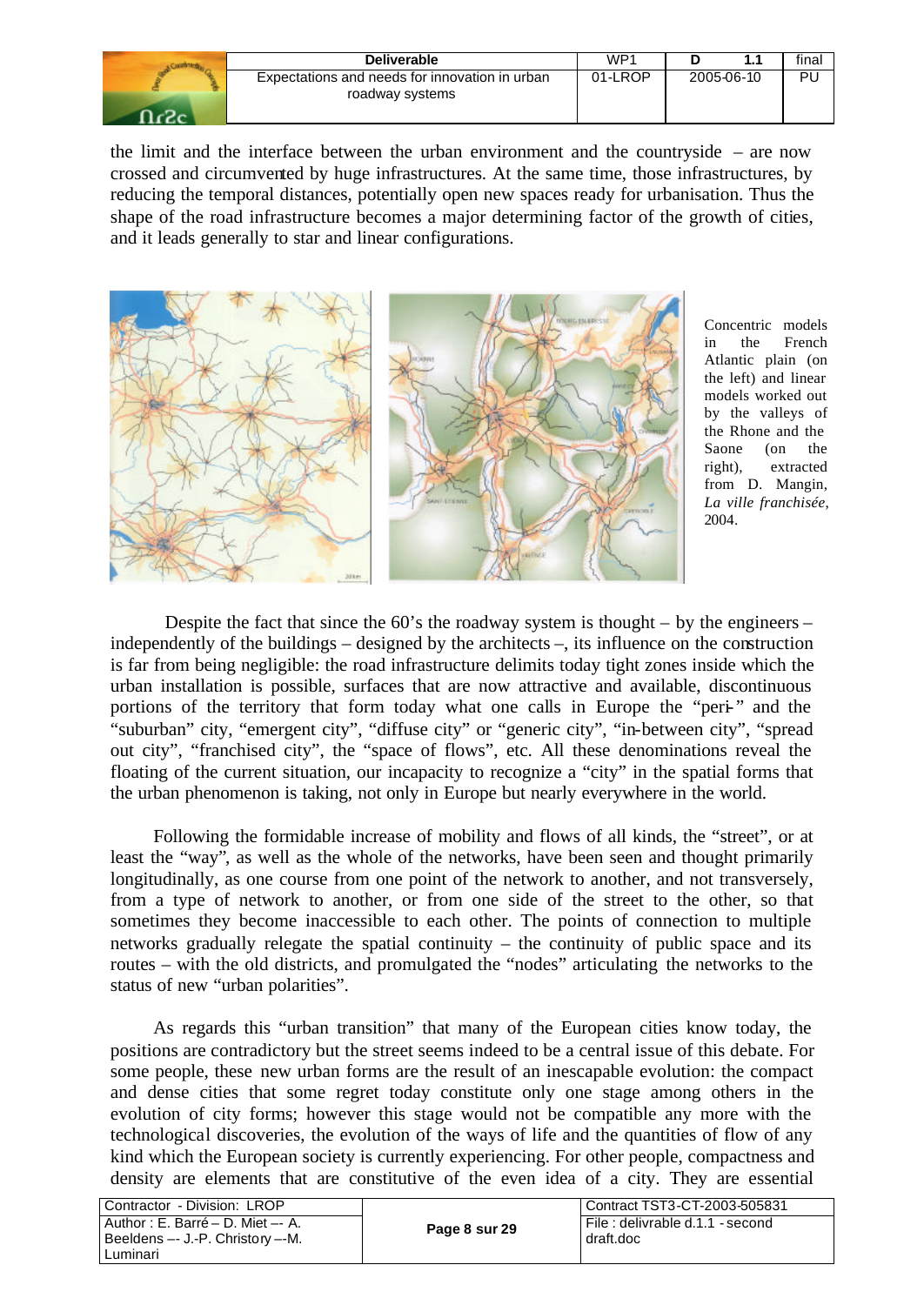| <b>Deliverable</b>                                                | WP <sup>1</sup> |            | final |
|-------------------------------------------------------------------|-----------------|------------|-------|
| Expectations and needs for innovation in urban<br>roadway systems | 01-LROP         | 2005-06-10 | Pι    |

characteristics of any "good city form" that is concerned with the future; to consider a sustainable development can only be done if politically, decisions are taken to reduce tripmakings and flows requiring energy. And as it is observed, those trip-makings find their origin in the dispersion of residence, leisure and work places, a phenomenon that has reached a degree exceeding all what the compact cities of the past have known.

In all cases, and whatever the positions concerning the future of the European cities, the relation between the buildings and the way is today at the heart of the concerns, both on the scale of streets and that of cities, be they small, average or large. This relation passes by the bringing together of the professions, the development of common and concerted actions, and by the release of a common vision for the future.

Then, as yesterday certain streets saw themselves transformed into roadways, it is probable that tomorrow roads will be transformed into streets, according to the ways in which the cities will consider their development. Keeping in mind that "the road of today is perhaps the street of tomorrow", shouldn't one prefer "adaptive" designs, able to change of uses and functions in time, to designs that are "adapted" to quite specific functions that will perhaps disappear tomorrow?

To question the future of the street is thus to approach that of the city from a microscopic point of view: the street as the basic pattern of the urban fabric, likely to be repeated and repeated without ever being exactly the same, and carrying in itself the urban aspects of the territory. Conversely, to consider the road and its future is to consider the future of the city from a macroscopic point of view: the road as the basic pattern of the "territorial fabric", the "city-landscape" or the "diffuse city", whose condition seems to spread, already strongly on a European scale.

Thus roads and streets are complementary when one considers the problems of the contemporary city in a global way. So if yesterday roads used to penetrate the urban environment, sometimes brutally, often by successive transformations over the existing streets, perhaps tomorrow the roads and other infrastructures that are today at the city gates – i.e. at the end of our current streets – will be transformed into streets. What could resemble not a "street resulting from the path" but a "street resulting from a road"? And how will us be able to imagine and to conceive such transitions? Will the section drawing and the organization of the network in plan be sufficient tools to design the street of the future?

No matter what one can answer, the transformations of the street cannot be conceived without initially considering the men and the society who will be the actors of it. The past as the future of the street remain strongly related to individuals, trade associations and professional cultures that are complementary but also sometimes antagonistic. The street will undoubtedly remain under the influence of the evolution of technologies, but also of the political choices that will frame their development and of the design methods imagined for it. It is thus not useless, before prospecting for the streets of the future, to give some reference marks on the current situation and on recent evolutions, in order to better comprehend what will be the subject of the transformations to come.

| Contractor - Division: LROP      |
|----------------------------------|
| Author: E. Barré - D. Miet -- A. |
| Beeldens -- J.-P. Christory --M. |
| Luminari                         |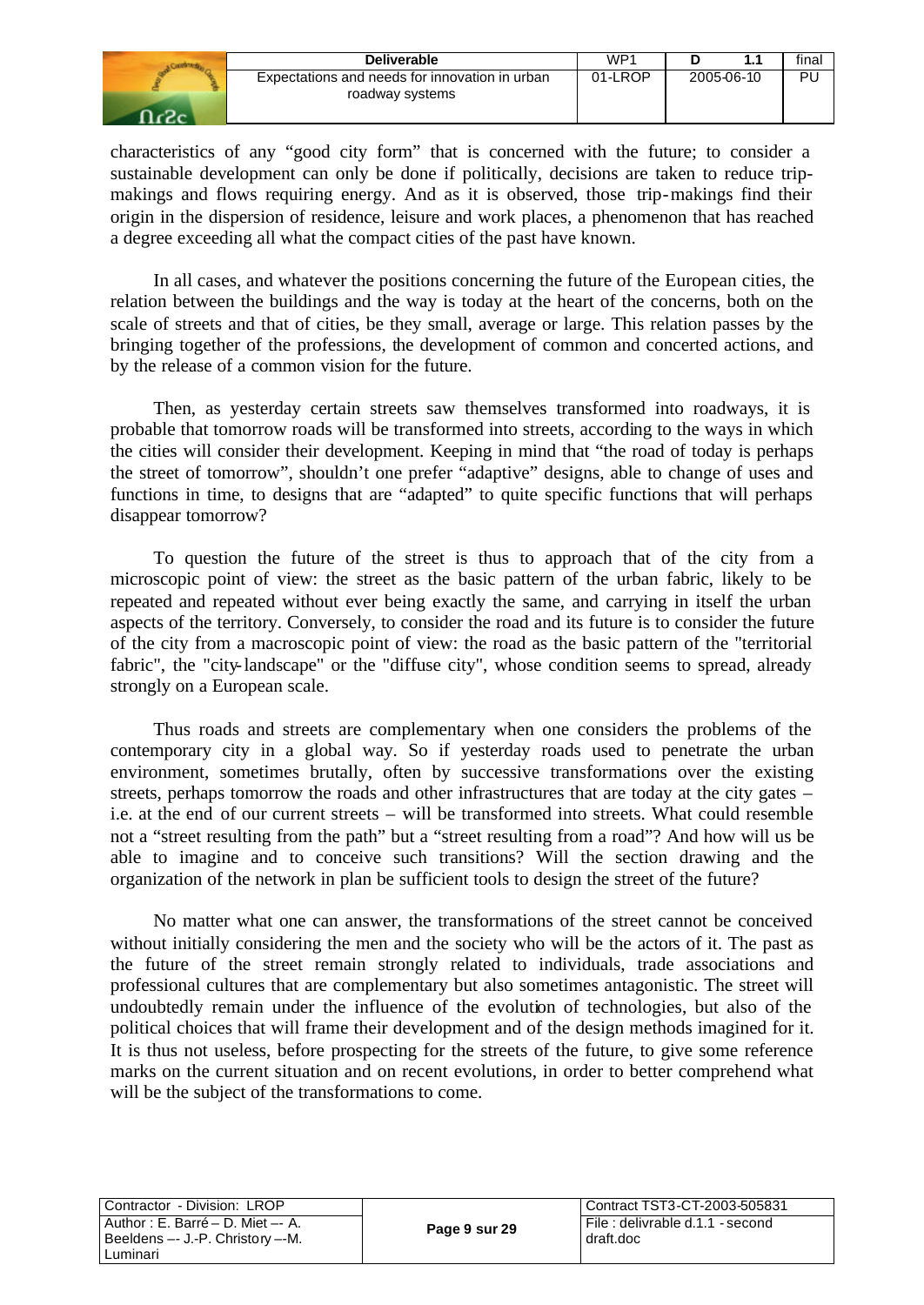

## **1.2 Some statistical data on the current situation**

#### **1.2.1** *Some european data*

Some general data about the European Union, in order to consider the urban dimension of road transport :

- $\checkmark$  Population : 376 million habitants, 80% into the cities ;
- $\checkmark$  Surface : 3 million and 200 km2, 20% for the cities surface :
- $\checkmark$  Urban traffic flow : 90% of the total ;
- $\checkmark$  Car trip-making : 79% of the total ;
- Displacement total costs by cars : 520 billion of euro.

## *1.2.2 The French vehicle park <sup>1</sup>*

- $\checkmark$  The French park rises the level of 36 million vehicles on January the 1st 2004, including little less than 30 000 private cars, 5 430 000 industrial utilities and some 638 000 vehicles of more than 5 tons. On the scale of the planet, the total park exceeds 700 million vehicles.
- $\checkmark$  The average age of the vehicle is 7 to 8 years for a renewal rate which varies from 10 to 15 years. That is a way to see how long we should wait to see the technological innovations used by customers.
- $\checkmark$  The rate of equipment of the households is 80 % with at least one car and 20 % with more than 2 cars. It is the rate of multi-motorization which is today the principal source of increase in the French automobile equipment.

These French data give an outline, certainly a little deformed, of a situation that nevertheless concerns the whole of Europe. Thus, the parking downtown has become one of the major stakes of cities management, since it is at the same time a cause of dissatisfaction, a deciding factor in the modal choice for trip-making, a determining element of the street design, construction of buildings and general management of the urban space. The tendency concerning the architecture of the vehicles thus goes logically in the direction of small and specifically urban vehicles on one side, and towards general-purpose and multi-uses cars on the other. The vehicles using alternative energies are still very slightly represented today, in particular because of their cost which remains not very competitive and of the slowness of the renewal of the automobile park.

## *1.2.3 On the urban growth in France <sup>2</sup>*

In economical terms, in France, "70% of the sales benefits are carried out in periphery, 10% in the districts and 20% in the downtown area (in Germany, those ratio are respectively 30%, 40% and 30%)". Shops, even in the centre area, remain confined in some streets of exception. On the other hand, the large distribution centres, many of the mass leisure activities and even institutions are established in accessible surfaces that are visible and that have a great capacity of reception – i.e. outside the downtown areas.

<sup>2</sup> From D. Mangin, *La ville franchisée*, Editions de la Villette, 2004.

| Contractor - Division: LROP                                                           |                | Contract TST3-CT-2003-505831                 |
|---------------------------------------------------------------------------------------|----------------|----------------------------------------------|
| l Author : E. Barré – D. Miet –- A.<br>  Beeldens -- J.-P. Christory --M.<br>Luminari | Page 10 sur 29 | File: delivrable d.1.1 - second<br>draft.doc |

 <sup>1</sup> From D. Augello (Renault), « L'automobile 2020, une vision industrielle ».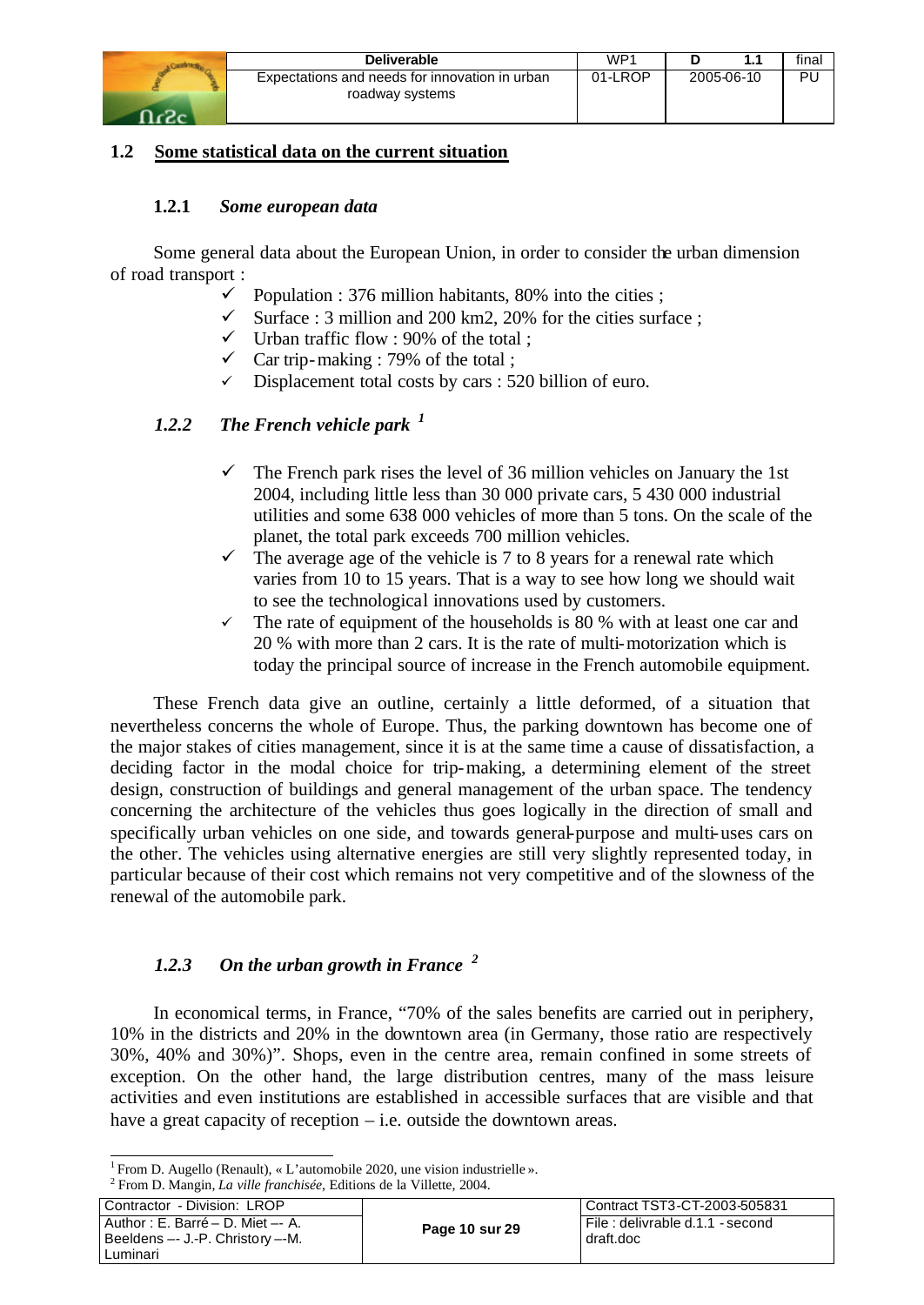| <b>Deliverable</b>                                                | WP1     |            | final |
|-------------------------------------------------------------------|---------|------------|-------|
| Expectations and needs for innovation in urban<br>roadway systems | 01-LROP | 2005-06-10 | Ρl    |

In terms of housing: "80% of the houses allotments are established in periphery, and 20% in central zone" whereas only 5% of the houses constructed each year are designed by architects. The other operations, drawn by geometricians, adopt mostly tree configurations, often because of the preoccupation of saving the cost of networks and the feeling of peace and safety it gives to the inhabitants. One can wonder: "will this specific suburban road be able to become a street?" at the same time as one wonders about the integration of infrastructures of great scale in places and local logics.

In territorial terms, the 80's saw a reduction of French agricultural surfaces of "about 50 000 ha per year, and of the double in the 90's. Each year, nearly 30 000 ha are yielded to accommodate great infrastructures like high speed trains, highways or industrial parks, or are sold to private individuals to be built." Thus, it is 5% of the agricultural surface of the departments that disappear each year whereas the French territory is regarded as urbanized to a total value of only 8%. There is thus an "urban fringe", that which one has so great difficulties to name and recognize as "city", which relates today to the major part of the economical, ecological and social stakes of the next decades, whose fate is closely related to trip-makings of the individuals above all, and then, to the infrastructures and the vehicles they use for it.

The following study does not claim to predict the evolution of the whole society and the pieces of city that are going to be built during the forty years to come. The tendencies, even if they are shareable and allow to a certain extent to foresee certain aspects of future things, also depend for a large part on political decisions, on individual and collective choices, on private and institutional stakes that exceed the framework of technique. On the basis of the probable scenarios stated within the framework of Work Package 0, the point is not, here, to guess the future in order to adapt the technical solutions to a fixed image which one would have imagined more or less skilfully – in this case the most futuristic images are without contest those of the 60's… – but rather to explore the various possibilities in order to direct the choices, the practices and the current policies of development.

## **2 - POSSIBILITY OF EVOLUTION AND PROSPECTIVE VISION**

Directly linked to the question of the evolution of cities, the problematic place of the car must be put forward because of the existing debate on this subject and because of the significant effects cars had on the organization and growth of cities during the 20th century.

The postulate which consists in stating that cars will continue to be the major mode of trip-making at the horizon of 2040 is largely disputed. For some, it is necessary to imagine a breaking scenario, in which cars would not be used any more in the dense urban centres as cities of tomorrow have to offer more proximity and quality of life. But on the opposite, considering the current situation, the pragmatism of certain stakeholders lead them to think that even in the case of a rebalancing between the whole modes of trip-making, private cars will remain prevalent. Moreover, it is also possible to imagine and take into account a break in terms of technical innovation and vehicle equipment which would make possible to reduce the criticisms concerning cars.

| Contractor - Division: LROP                                                     |                | Contract TST3-CT-2003-505831                    |  |
|---------------------------------------------------------------------------------|----------------|-------------------------------------------------|--|
| Author: E. Barré – D. Miet – A.<br>Beeldens -- J.-P. Christory --M.<br>Luminari | Page 11 sur 29 | i File : delivrable d.1.1 - second<br>draft.doc |  |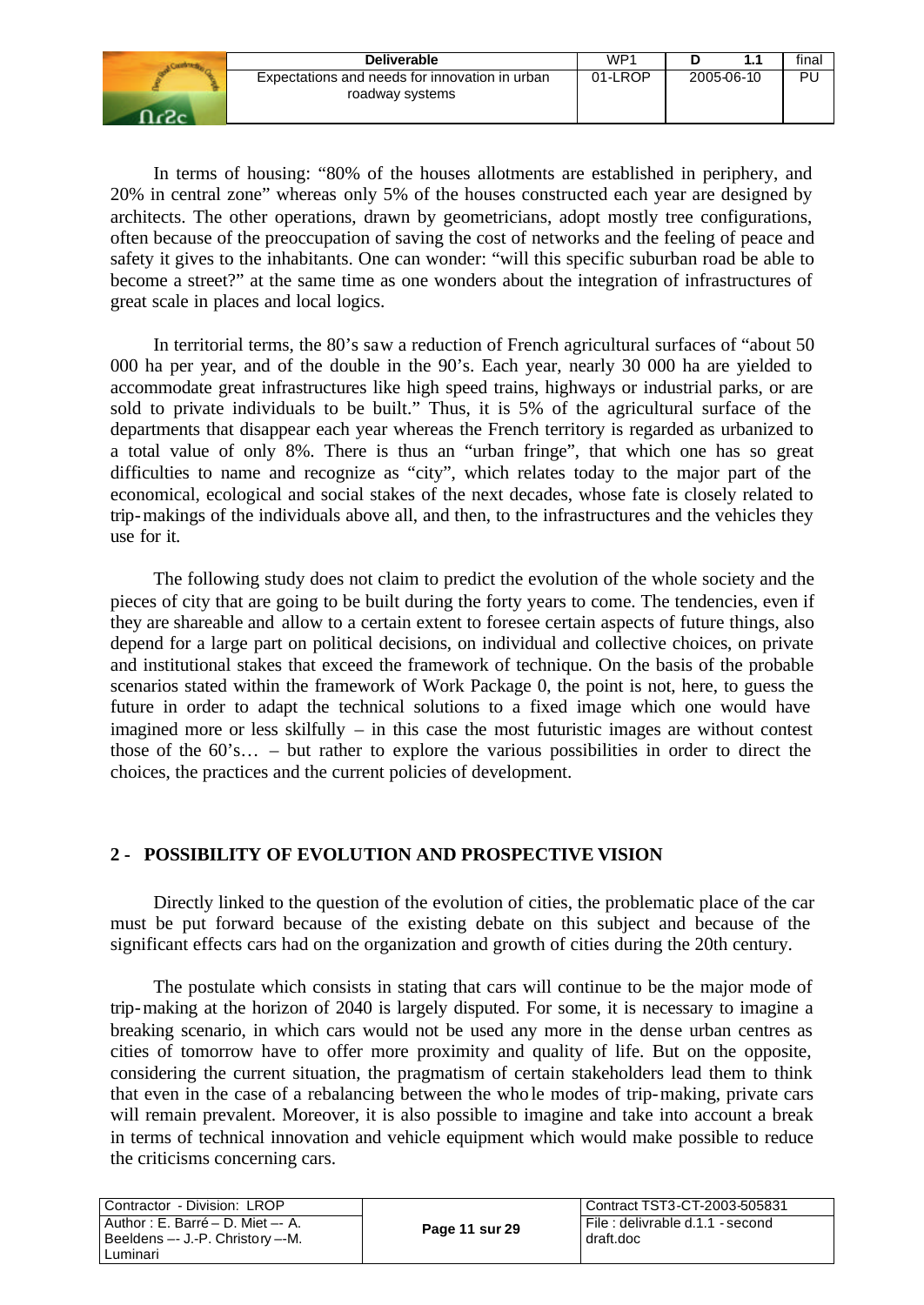| <b>Deliverable</b>                                                | WP <sup>1</sup> |            | final |
|-------------------------------------------------------------------|-----------------|------------|-------|
| Expectations and needs for innovation in urban<br>roadway systems | 01-LROP         | 2005-06-10 | Ρl    |

Without seeking to decide on this polemical question, it is necessary to take note of this divergence of opinions, to see now which are the other probable evolutions as regards the urban infrastructures.

## **2.1 Scenarios for a prospective vision**

The results of the consultation of the concerned stakeholders made it possible to release a certain number of evolutions that are to be considered if one wants to have solid prospective vision. To understand these issues, it is necessary to point out here the various tracks of reflection which were proposed to them at the time of these days of exchanges. The discussions and debates followed upon the presentation of four possible scenarios concerning the future social developments :

*"A political revival"*: whose main idea is that the successive transfers of competences will increase the influence of the local decision makers ;

*"An omnipotent market"*: whose main idea is that the limited budgets and the significant investments will lead to the application of the user/payer principle ;

*"A sustainable development"*: whose main idea is that the awakening of the environmental impact encourages to privilege a sustainable development ;

*"An exacerbated urban extension"* : whose main idea is that the progressive thickening of the cities leads them to develop mainly around structuring axes.

If the application of these general principles to the urban environment can be an issue to debate, it nevertheless arises, from the general point of view, that the reality of 2040 will certainly correspond to a special combination of these scenarios, even if it is impossible, at the present time, to know the relative importance of each scenario regarding the future developments.

## **2.2 Possible evolutions**

## *2.2.1 A « more human » city…*

The will to reintroduce the "human aspect" in the quality of urban developments appears to be at the core of the stakeholders' concerns. If roads and streets were formerly thought by elected officials and technicians, local considerations and the participation of residents themselves to the transformation of their districts will play a significant role in the future projects. The appropriation of public space by the inhabitants, the increasingly large number of requirements expressed by the citizens in terms of accessibility and clarity, of flowered plantations and urban parks, of harmonious sounds, vibrations and lights, but also in terms of good forms and aesthetic thinking, must guide us towards one objective : to leave the exclusive and particular point of view of the one specia list to embrace the multiple points of view of the various specialists and users of these public spaces.

This desire to make the infrastructures more "human" can take several aspects:

- *True co-design:* the current steps in terms of participative democracy and citizens involvement into the design of infrastructures projects seek to convince users and residents of the good quality of projects already conceived: their mistrust or their opposition might be a barrier to innovation. This implies to integrate a pedagogical aspect of formation in these

| Contractor - Division: LROP                                                        |                | Contract TST3-CT-2003-505831                  |  |
|------------------------------------------------------------------------------------|----------------|-----------------------------------------------|--|
| Author: E. Barré – D. Miet –- A.<br>! Beeldens -- J.-P. Christory --M.<br>∟uminari | Page 12 sur 29 | File : delivrable d.1.1 - second<br>draft.doc |  |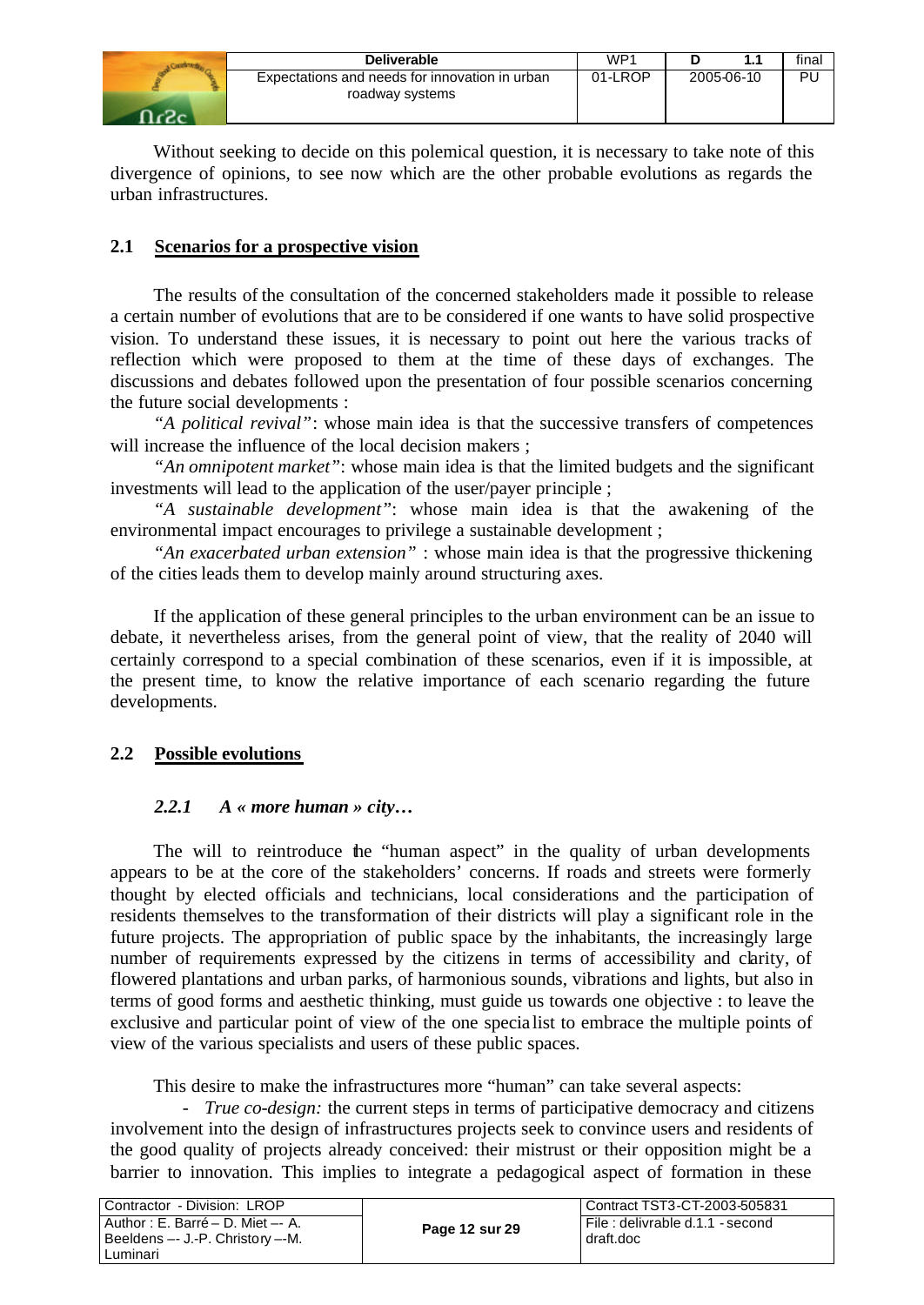| <b>Deliverable</b>                                                | WP1     |            | final |
|-------------------------------------------------------------------|---------|------------|-------|
| Expectations and needs for innovation in urban<br>roadway systems | 01-LROP | 2005-06-10 | PL    |

exchanges. But in order to go further and to gain really from this involvement, that is to say in order to pass from consultations and dialogues to true "co-design" processes, it will undoubtedly be necessary to imagine new ways of designing and producing the city, based on shared designs at various degrees according to the nature and complexity of the various kind of operations.

*"Hiding the technique"*: to answer the will of the inhabitants to take part into the transformation of their district, the technique must be able to "disappear". It must be regarded as a tool that can be "translated" to the inhabitants. The choices should not be dictated by the technique, but technique should bring the light on the different opportunities; therefore it must be fully controlled.

- *Starting from the local point of view :* during a project, it is useful to think that each local action has some implications on the global evolutions: these evolutions are also a kind of emanation of the local level activities. That is why the clarification and the explanation of choices is significant, since it is this condition that allows to share or not the various points of view and then the construction of suitable answers adapted to each situation.

## *2.2.2 Better mobility in the city*

In addition to this "more human city", one of the stakeholders' current concerns is the increase and diversification of the various forms of mobility. Once again, the consequences for the future are considered under various aspects :

- *Adaptability of the street:* the diversification of collective and individual modes of trip-making and their intensification for various reasons should lead to an integration of new services into roads and streets designs.

- *Inter-modality:* the modes of trip-making will be complementary before being concurrent. It is not possible to completely substitute some for others, and each of them will have a part of the trip-making market. The future of the minority means of trip-making also depends on the synergies they will succeed to create with the dominant mode – i.e. the car.

- *New forms of mobility:* it is probable that new means of trip-making will emerge during the years to come, in particular as organisational innovations supported by technical improvements. "Car-sharing" and "van-pooling" (which gathers a small number of passengers having similar destinations) may, for example, constitute new forms of mobility.

- *Time and infrastructure:* one of the fundamental aspects of roads and streets is the speed at which they are circulated ; can technical innovations help to control the speed? The significant being more the time spent by users in their trip-making than the real distance. This point of view is developed, for example, in the "chrono-aménagement" concept tested in the "Autoroute apaisée" project of the city of Grenoble, France.

- *The hierarchisation of uses:* as cities becomes more and more complex, it is necessary and desirable to carry out and to clarify the choices as regards the possible uses of public space. For this reason, it will be necessary to attempt to constitute clear criteria that are associated with certain concepts able to adapt to particular situations. The construction of these criteria is an opportunity to put the "human" at the core of the reflections.

*Scarcity of space:* in the dense urban centres, the scarcity of space and the diversification of uses may require a separation of the distinct parts of the roadway system to improve the speed of public transport systems or to manage public spaces that are highly complex.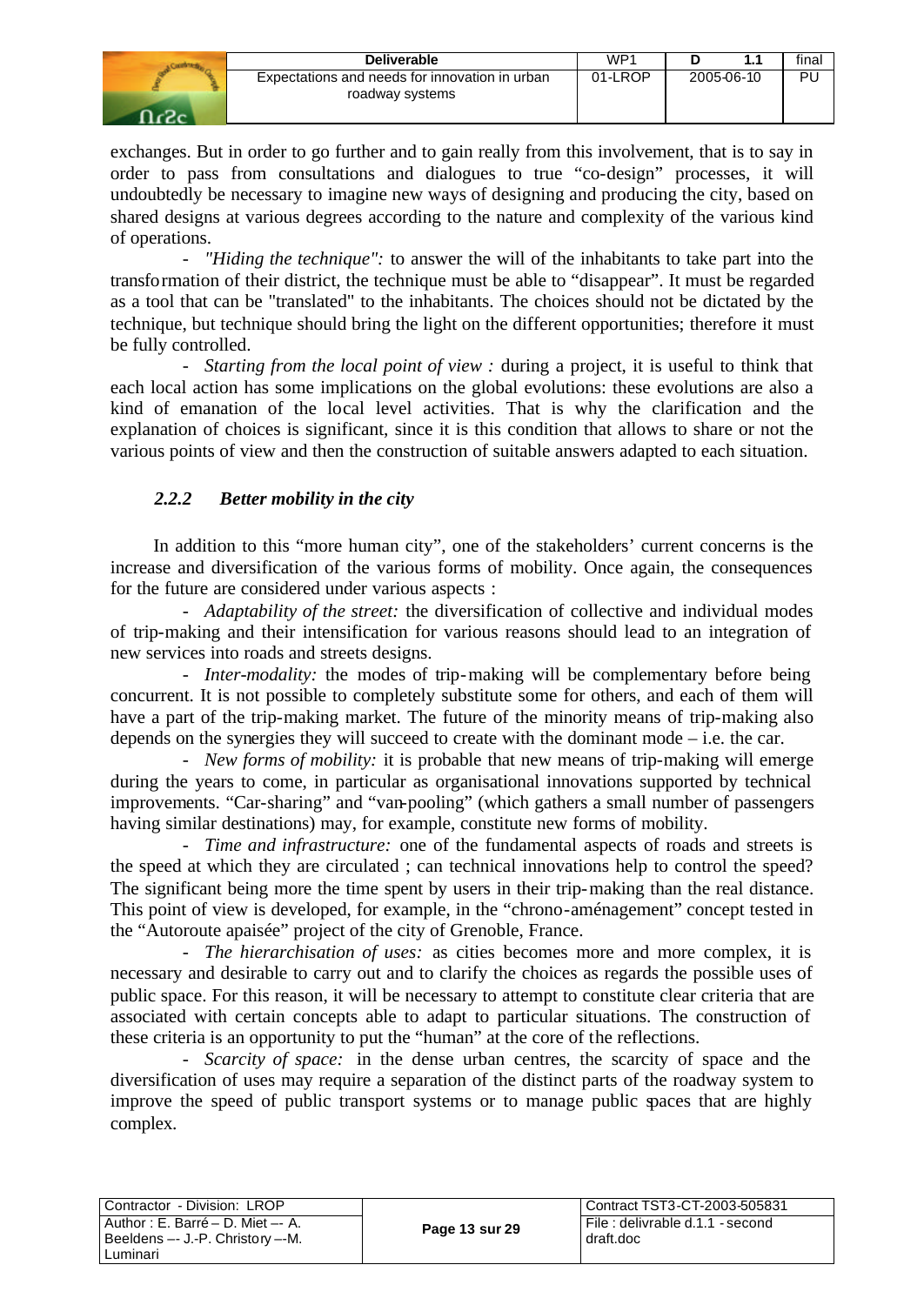

## *2.2.3 City without harmful effect*

For the whole of the participants, the reduction of the harmful effects on the users is also one of the priorities for the future, both during the operating and during the construction phases:

- *"Furtive building sites":* non-perceptible building sites for users would support the limitation of the bothering of residents. These furtive building sites do not necessarily imply that they are fast, but rather than they do not disturb the users.

*The use of ready-built elements:* for reasons of time and management of building sites, the use of ready-built units for the works, the networks and the urban roadways would make it possible to progress into the direction of the "furtivity" of building sites.

- *Attenuation of harmful effects:* this concern is reinforced in urban environment because of the pressure manifested by residents on various topics such as noise, pollution, vibrations, traffic jams, etc.

## **2.3 Break or transition ?**

Concerning the possible scenarios of evolution by 2040, a significant point raised by the various speakers is this one : how will the society and its cities pass from the current situation to this distant horizon? To think of the intermediate stages would indirectly make it possible to forge an opinion on the possible final states.

A long-term vision does not necessarily pass by a break with what is currently done. Considering the heaviness of the modes of production and the importance of the car industry, the setting up of processes induced by the emergence of an hypothetical breaking technology is not easily conceivable. A technological break has thus little chance to be born by 2040. The years till 2040 may look like successive transitions without brutal break, and the final state may be an accumulation of all these day-to-day actions.

## **2.4 Exogene data**

Concerning the possibilities of innovation and evolution, a certain number of exogene factors on which it is not possible to have an influence must be taken into account. Evolutions of these parameters can directly influence the choices made as regards transport:

• *Resources and cost of energies:* the future choices in term of transport will necessarily be guided by the cost of energy resources and by the evolution of the course of raw materials.

• *Technological break*: in terms of innovation, it is necessary to take into account the possibility of a technological discovery leading to a break in the modes of tripmaking. The concept of technological break must be kept in mind without it being obviously foreseeable. The fuel cells or operation with hydrogen could, for example, support a new glance on cars and these new motorizations may take a certain part of the market.

• *Renewal rate of the automobile park:* the renewal rate of the park is 15 years. That implies that the cars of 2040 will have started to be built with the technological constraints of 2025. Moreover these cars are not built for the French market nor even for Europe, but for the world market.

| Contractor - Division: LROP                                           |                | Contract TST3-CT-2003-505831                 |
|-----------------------------------------------------------------------|----------------|----------------------------------------------|
| Author : E. Barré – D. Miet –- A.<br>Beeldens -- J.-P. Christory --M. | Page 14 sur 29 | File: delivrable d.1.1 - second<br>draft.doc |
| Luminari                                                              |                |                                              |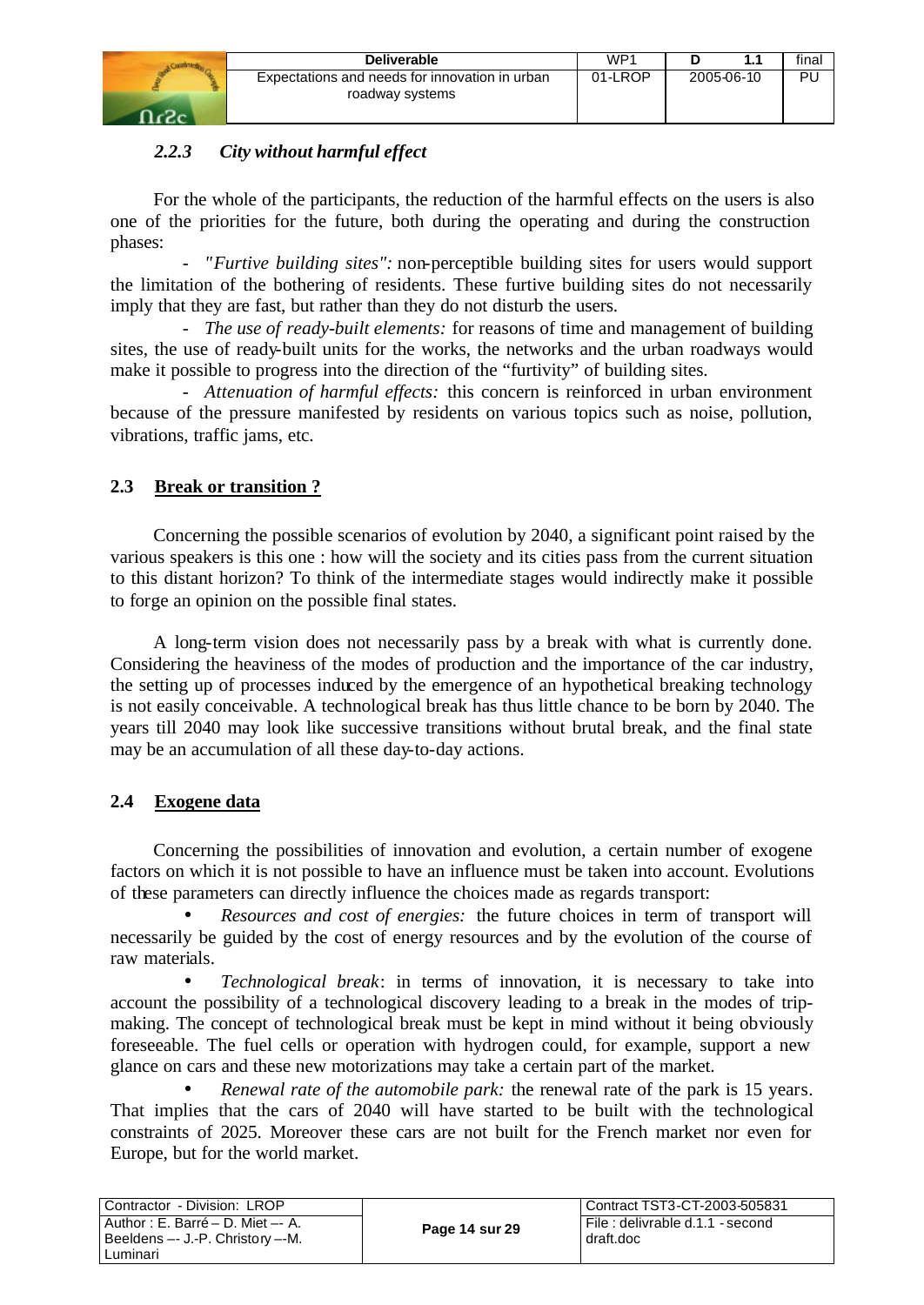| <b>Deliverable</b>                                                | WP1     |            | final |
|-------------------------------------------------------------------|---------|------------|-------|
| Expectations and needs for innovation in urban<br>roadway systems | 01-LROP | 2005-06-10 | PL    |

• *Public health:* taking into account the "human" aspect of problems is a significant worry that is raised quite often. Such a top priority as the public health can make it possible to develop, or even to impose certain types of trip-making like walking or cycling that are strongly recommended.

• *Elimination of the pollutants at their source:* concerning the reduction of pollution, it is necessary to be conscious that, according to European directives, the car industry is to make disappear its pollutants by 2015. The vision of 2040 being more remote, it must take into account these intermediate goals.

• *Diversification of the concerned type of populations:* the lengthening of the lifespan and the ageing of the population force to consider designs that are adapted to this category of population. More generally, problems of trip-making of the whole of the people that show a reduced capacity of mobility (old people, handicapped people, accompanied people, partially-sighted or deaf persons, people with children in low-age or transporting cumbersome objects, etc.) must be taken into account from the beginning of the projects.

## **3 - EXPECTATIONS AND NEEDS**

Concerning the expectations of the population, if the individual requests go in the direction of a greater use of cars, the collective answer cannot be the sum of the individual answers since this solution would lead to a dead end. It is thus necessary to wonder for which kind of people the innovations that we wish to bring are made. One way of thinking is to think in terms of assignment of means and of identification of the people concerned by the projects.

## **3.1 The economical aspect**

According to the risks and to the costs generated by innovations, it is necessary to think of the financial aspect. Technical feasibility is a necessary condition but not a sufficient one. The following points show the various aspects to be taken into account :

• *To develop "businesses models":* in order not to see the projects fail at their stage of development, it is essential to think, while thinking of the innovations themselves, about the "deployment scenarios", that examine in particular the economical steps necessary to the viability of the concepts.

• *Optimised management of the exploitation:* it is possible to think about tools allowing to know in real time the state of tiredness of a built work in order to plan and to decide of possible repairs. This instrumentalisation of built works would allow both a better economical management and a better maintenance.

• *Partnership with the industrial world:* one condition of emergence of an innovation is that it could be profitable for the companies developing it. Possible innovations in terms of financial organization pass by the search for new solutions concerning the solvency of the operations and by the search for new partners likely to share the risks; public/private partnership are an interesting example of evolution.

• *Innovation and risks:* in our society, the reinforcement of codes and administrative rules make the conditions of innovation quite difficult: those must respect the principle of precaution. It would be thus desirable to make evolve the administrative context in order to favour innovation by controlled and shared risks.

| Contractor - Division: LROP                                                       |                | l Contract TST3-CT-2003-505831                |
|-----------------------------------------------------------------------------------|----------------|-----------------------------------------------|
| Author : E. Barré – D. Miet –- A.<br>Beeldens -- J.-P. Christory --M.<br>Luminari | Page 15 sur 29 | File : delivrable d.1.1 - second<br>draft.doc |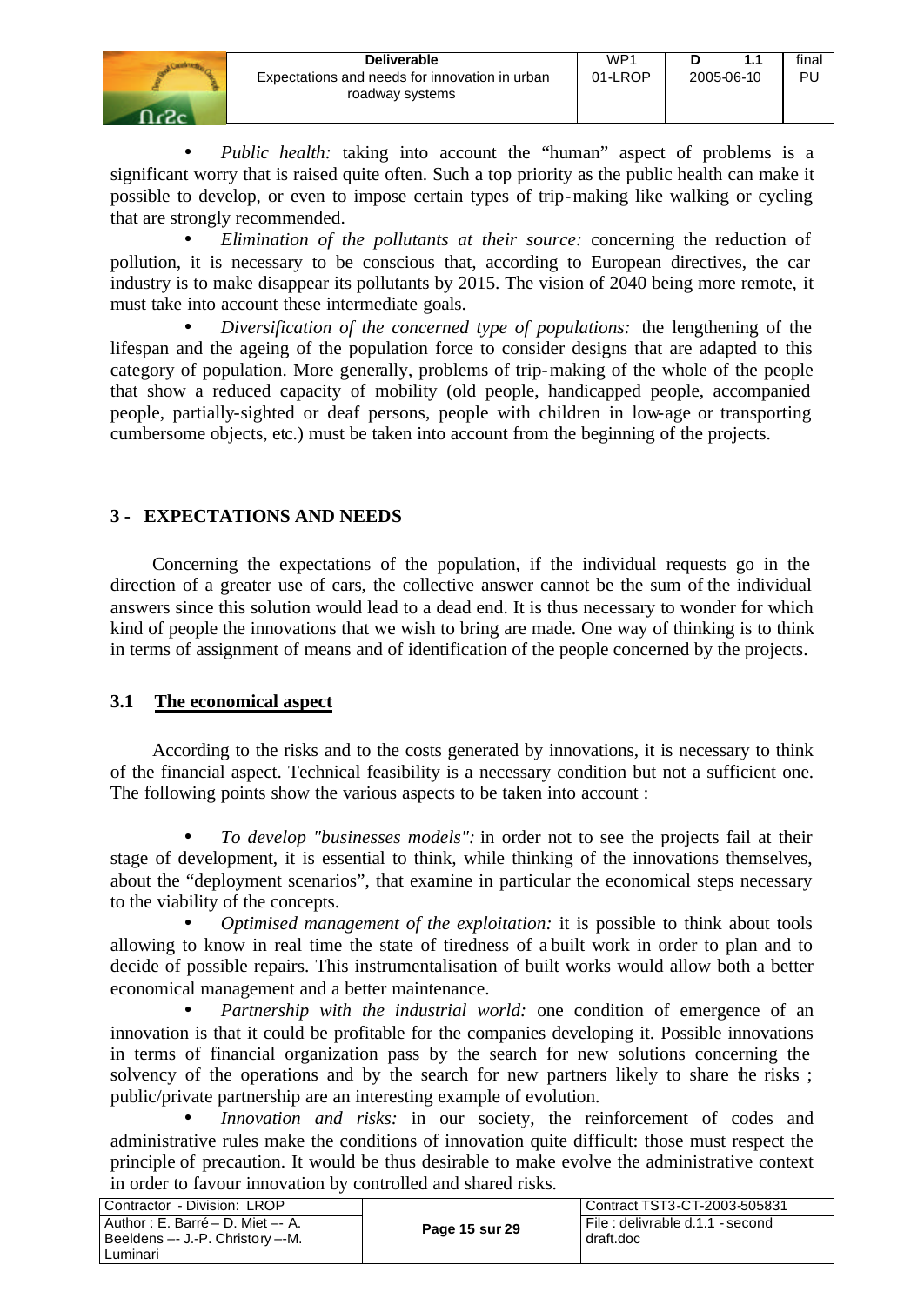| <b>Deliverable</b>                                                | WP'     |            | final |
|-------------------------------------------------------------------|---------|------------|-------|
| Expectations and needs for innovation in urban<br>roadway systems | 01-LROP | 2005-06-10 | PU    |
|                                                                   |         |            |       |

## **3.2 The organisational aspect**

To succeed in dealing with the complexity of the urban areas and in building a territorial vision of it, it is significant not to limit the reflection to the simple influence of the street but to think in a more global way. The organisational innovations must make it possible to take into account the territorial approaches, the impacts on the existing city, the multiplicity of uses and functions, etc.. That is why it is useful to get out of the layout of the way and of its circulatory function to see, beyond this, the full site of which it forms one part. Within this framework, various tracks of reflection can be explored :

• *A local project leader:* the regrouping of the decision makers implies an impossibility of choosing a sectoral approach. With the multiplicity of stakeholders, it appears increasingly crucial today to be able to clearly identify one leader of the project at the local level that would be responsible of the juridical and financial stakes.

• *Organization of public transport:* to gain in effectiveness, the reflections related to public transport should be related to a more global urban reflection. Simultaneously, a very detailed attention must be kept as regards the service quality. To make public transport more attractive and more human, it is necessary to reinforce accessibility, comfort, safety, regularity, speed, multimodal information of travellers, etc..

• *Technical networks integration:* the networks management and maintenance has to be considered at the time of the global reflection on the streets of the future. These should be adapted to the nature of the networks (longitudinal and transverse networks) and according to their diameters (large diameters depend mainly on geographical conditions whereas small diameters are more related to the functions of the street itself).

## **3.3 The logistical aspect**

The rapid evolution of needs encourages to think, upstream of the realization, of the sustainability of the new suggested concepts ; to know how long they can resist and how they can evolve. The notions of shelf life and of cycle lifespan could help to consider, in space and time, the infrastructure as well as its interface with streets and users. Hence several tracks of reflection can be explored in the field of streets management and exploitation.

• *Use evolutes in time:* considering the diversity of uses and functions which have to cohabit, it could be useful to think of their distribution in time. Public space can be shared according to the various hours of the days, to the various days of the week and to the various periods of the year. The same public space cannot accommodate with all the uses at the same time but several of them must be able to coexist. Thus, the question of flexibility is to put in relation to those of the diversity of uses. This differentiated use in time would perhaps facilitate exploitation and maintenance.

• *"Shared spaces":* in certain contexts, there is sometimes the possibility to arrange the streets without any delimitation between the pavements and the circulated ways, which is the reverse of what we usually see with the installation of "exclusive rights of way" for public transportation. There are examples of certain installations under development in London in particular (district of Kensingnton & Chelsea).

• *"Spatial pollution" of public area:* it is due in particular to an overflow of urban furniture and to the influence of cars. We can try to release public space by the means of urban furniture integrated into buildings or by the fusion of several furniture together.

| l Contractor - Division: LROP                                                         |                | Contract TST3-CT-2003-505831                 |
|---------------------------------------------------------------------------------------|----------------|----------------------------------------------|
| l Author : E. Barré – D. Miet –- A.<br>  Beeldens -- J.-P. Christory --M.<br>Luminari | Page 16 sur 29 | File: delivrable d.1.1 - second<br>draft.doc |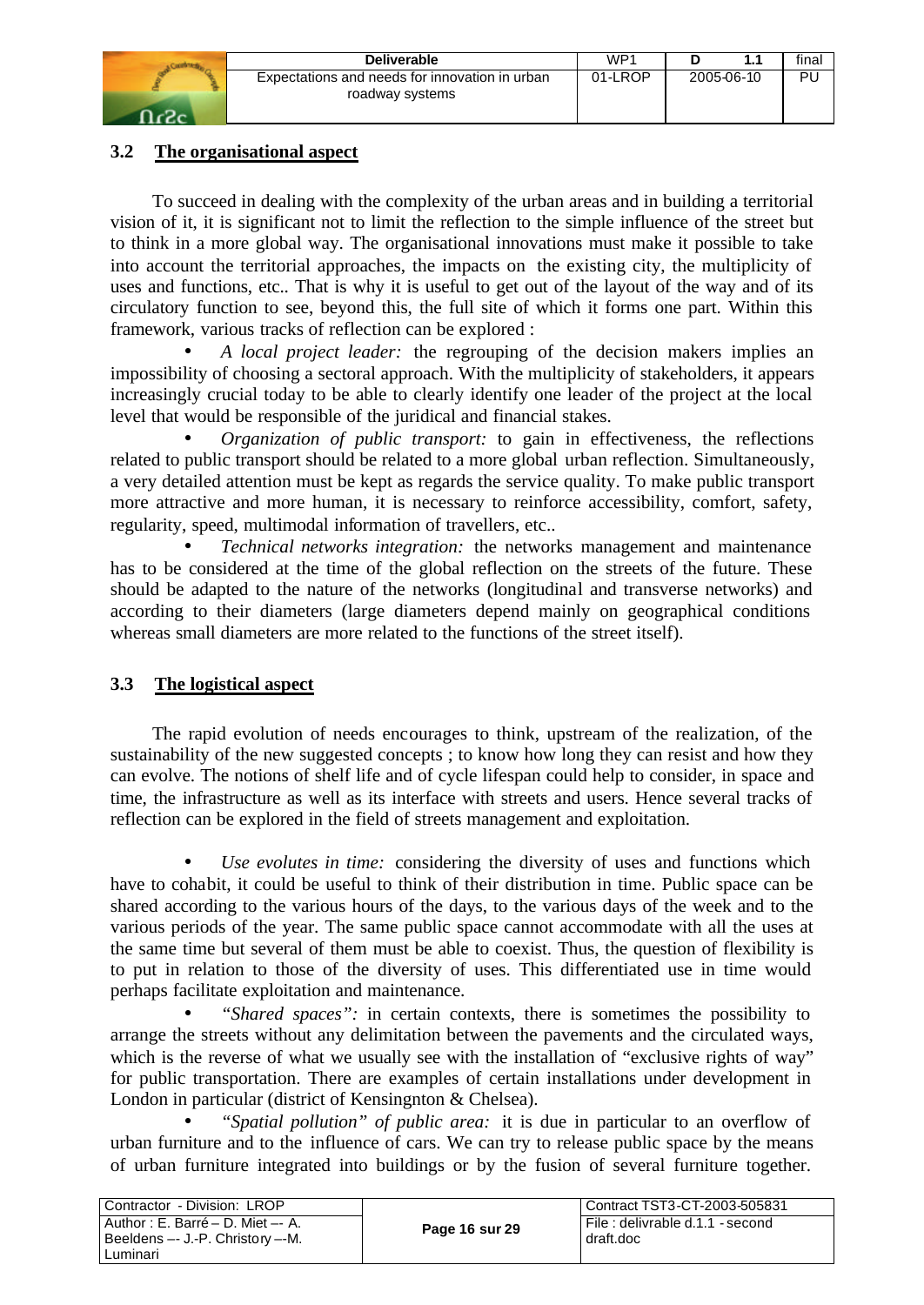| <b>Deliverable</b>                                                | WP <sup>1</sup> |            | final |
|-------------------------------------------------------------------|-----------------|------------|-------|
| Expectations and needs for innovation in urban<br>roadway systems | 01-LROP         | 2005-06-10 | Pι    |

Some examples are bins integrated into the buildings in Stockholm, or tree protections amalgamated with bicycle parks. The whole of urban furniture is a very large consumer of operational budget and those are to strongly decrease in the years to come. It is thus necessary to think about simple and economic modes of management.

• *Risk analysis:* if the evolutions of climate are not easily foreseeable, it is on the other hand possible to carry out a risk analysis. In the direction of a greater precaution we have, for example, the development of prevention plans for natural risks : floods, storms, risings, etc.

• *Spatial organization and carriage of goods:* to rationalize the deliveries, in particular with regard to the local trade, spatial and logistical means (service blocks, visible drain manholes, smaller trucks, etc.) should allow a better use and a better maintenance of public spaces.

## **4 - EXAMPLES OF CONCEPTUAL OR TECHNOLOGICAL INNOVATIONS**

## **4.1 Design models**

Could the uses, the environments, the architectural and the urban quality of the streets of the future be thought in relation to the technical fields without the latter imposing on the former their own particular way of thinking? This is the aim which the development of "design models" seeks to achieve.

In one same urban space, objects live together, each belonging to one or many urban systems: the system of cleansing, leisure, information, roadway, paths, shops and commerce, transportation… All these elements contribute as a whole to give a form to the spaces of everyday life in the city. What we experience everyday as inhabitants is the whole of these elements and their mutual overlaps, on which depends, for a great part, the quality of the spaces which are given to us. However the various specialists, technicians and experts took the practice to think these urban objects in terms of one single system to which they would belong to, that is to say in a functionalist way: the traffic lights to regulate circulation, low posts to prevent parking on the sidewalk, sculptures for the aesthetic of roundabouts, etc. Generally, architects and urban designers – when they are not themselves regarded as specialists – work on the interactions between all these systems, but one also finds multidisciplinary teams, collaborations between various services. These people work through projects – architectural or urban projects. In fact, they are in charge of taking into account the whole of the urban systems in particular contexts in order to consider the spatial and technical transformation of the city.

But these professionals do not have a proper knowledge as each specialist has one. The co-operation between all these various systems is thus done "case by case", under the pressure of time, despite of the complexity of the task and according to the risks of the moment… and to the vogue: there are implicit models which are used and re-used nearly everywhere in Europe and in the world. Thus for example, the model of the mall is identical in Lima, Lyon, and Stockholm and in a number of other cities. One can also mention: "proper ways" for bus and tram exclusively – i.e. separated from the ways occupied by the automobile traffic – the alignment of benches, double alignments of trees, arcades, multiplex cinemas, glass-walls,

| Contractor - Division: LROP                                                      |                | Contract TST3-CT-2003-505831                    |
|----------------------------------------------------------------------------------|----------------|-------------------------------------------------|
| Author: E. Barré – D. Miet –- A.<br>Beeldens -- J.-P. Christory --M.<br>Luminari | Page 17 sur 29 | l File : delivrable d.1.1 - second<br>draft.doc |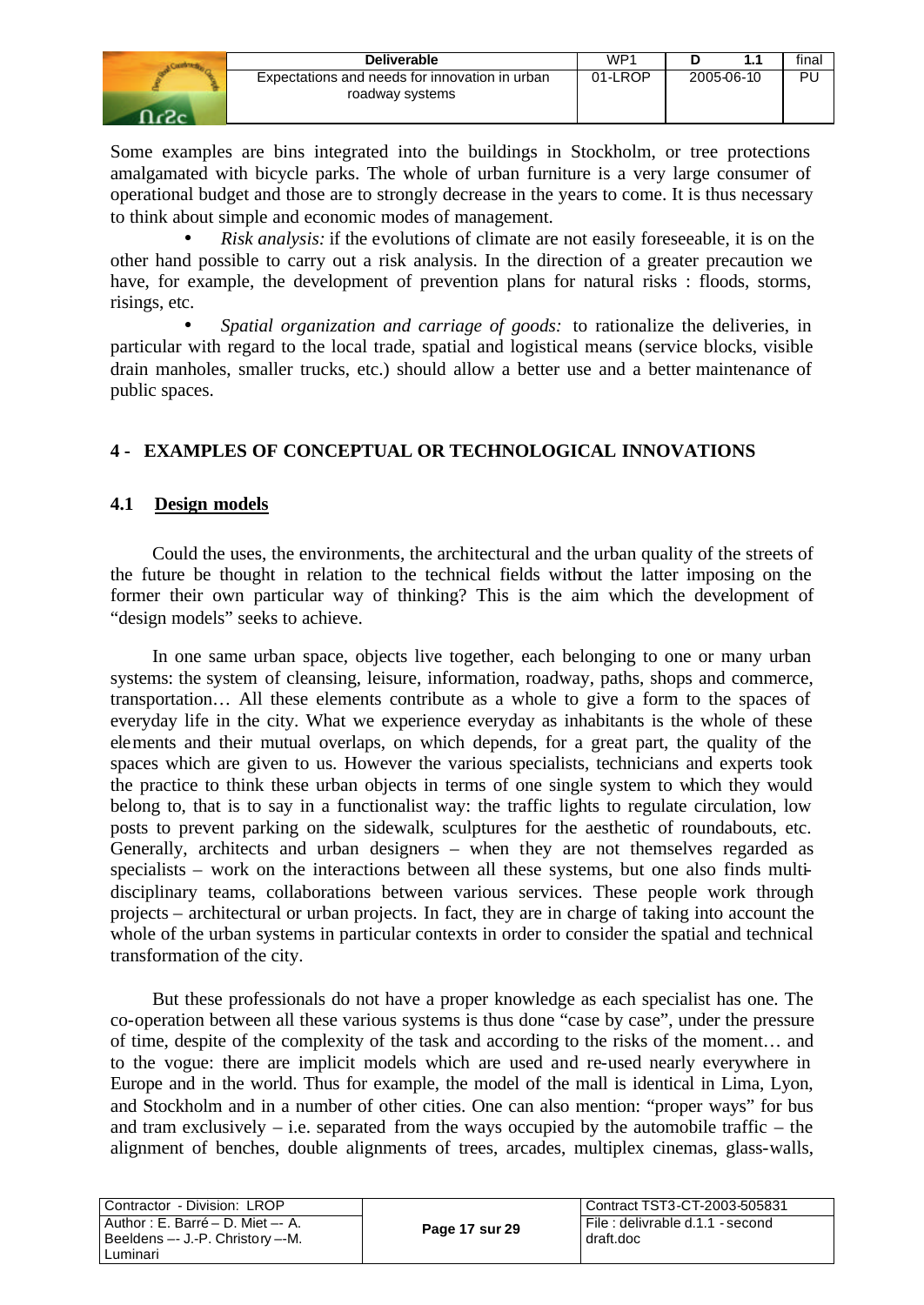| Deliverable                                                       | WP1     | .          | final |
|-------------------------------------------------------------------|---------|------------|-------|
| Expectations and needs for innovation in urban<br>roadway systems | 01-LROP | 2005-06-10 | PL    |

raised sidewalks, etc. All these are tools that designers implicitly implement in their projects of public spaces.



Many of these implicit models are still the result of a functionalist way of thinking on a more or less large scale. The "proper way" answers first the need for an effective public service of trip-making. The low posts deals with the problems of parking and the malls remain reserved for the use of pedestrians.

Research relating to the "urban design models" seeks to identify and develop the implicit models that are employed in a recurring way by designers in their projects of streets and public spaces in order to constitute a real knowledge of these models and good ways in which one can employ them. These models once clarified, corrected and enriched, become on the one hand a medium between the specialized knowledge of the scientific disciplines and the architects and urban designers projects, and on the other hand, an instrument of evaluation and capitalization of a growing knowledge on these projects.

Organized into a format composed of four elements [context - forces - intentions configuration], this manner of formalizing urban design models allows the designer to adapt and share whole or part of the process which is presented by each model: the definition of the problem, an orientation towards a profitable conception, suggestions for solution to be transformed and adapted according to each particular project. One will then be able to distinguish three degrees of innovation in the design of multimodal infrastructures and urban spaces:

1. To identify, break up, enrich and transform the current urban models according to new specialized knowledge,

2. To invent new design models able to interact with current models and

3. To imagine models for a long-term future, independently of their compatibility with current modes of urban design, in particular independently of the standard technique possibilities.

In all the cases, these design models will be useful as tools of analysis and evaluation of existing and future sites, as design tools to pass from the program to the draft design of a

| Contractor - Division: LROP                                                         |                | Contract TST3-CT-2003-505831                    |
|-------------------------------------------------------------------------------------|----------------|-------------------------------------------------|
| Author : E. Barré – D. Miet –- A.<br>Beeldens -- J.-P. Christory --M.<br>l Luminari | Page 18 sur 29 | l File : delivrable d.1.1 - second<br>draft.doc |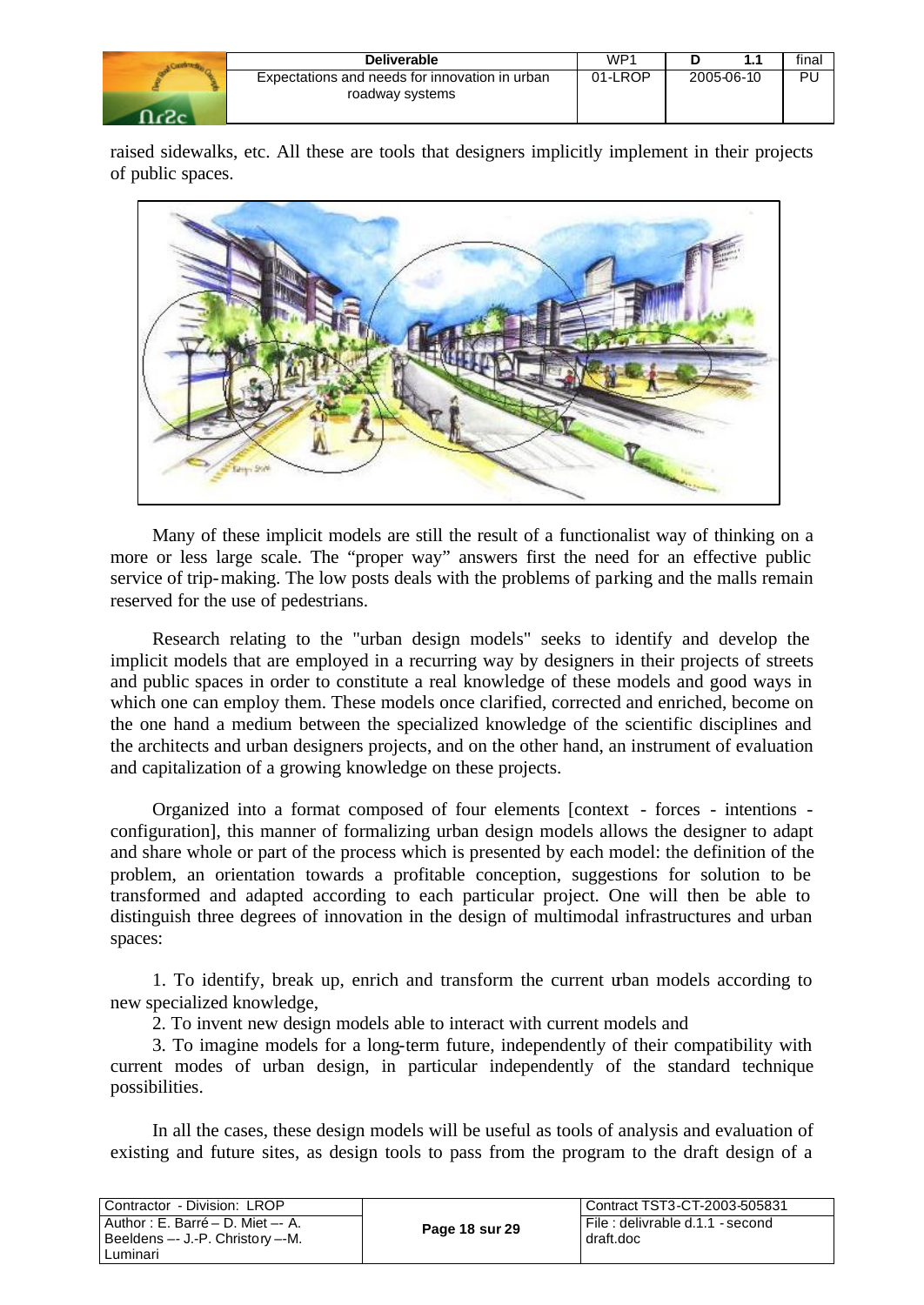| <b>Deliverable</b>                                                | WP <sub>1</sub> |            | final |
|-------------------------------------------------------------------|-----------------|------------|-------|
| Expectations and needs for innovation in urban<br>roadway systems | 01-LROP         | 2005-06-10 | Ρl    |
|                                                                   |                 |            |       |

public space and its multimodal infrastructure, as a support of dialogue between designers, owners of the work, and inhabitants engaged in a true process of "co-creation".

If they succeed, these "design models" will constitute a shared knowledge of the ways of designing our cities, and as they will be refined and become increasingly consistent, as they will incorporate meaning for the various specialists and inhabitants, they will allow the community to aim at a certain life and subtlety in the design of streets and cities for the future.

## **4.2 The reduction of the harmful effects**

## *4.2.1 General framework*

Innovation in the automotive technology allows to react to the tendency to consider the limitation of the free flow road traffic as the solution for the problem of the concentration of the polluting vehicles. The environmental protection of cities, where the major part of the population lives, where the problems of mobility are stronger, where therefore it is necessary to focus the efforts, is faced with technically effective and socially acceptable measures – gradually introduced and for specific application – in order to avoid the constraints to the business and industrial.

Moreover, despite considering the technological improvements and the positive impact of the application of the data transmission by telematic for the bottleneck reduction and for the logistics, some studies consider that the emissions of the CO2 forecast from the 2010 car park in Italy, also with a contemporary increasing of the public/collective transports, will increase of 15%, and to year 2015 will be still advanced of 7% to those of 1990.

Within the next 10 years an ulterior reduction of the actual levels of emissions will be need needed , in order to assure the compatibility of the perspectives of mobility increase with the agreements of Kyoto. However, especially in the city, the problem of the reduction of not conventional pollutants, harmful above all for the health: benzene, fine particulates and hydrocarbons with high molecular weight, still remains opened. On the base of such forecast exercise, a development of motorizations to minimal environmental impact is expected (methane and hybrids) for city use and an increase in diesel propulsions (low emissions of CO2) in the rural areas.

The objective is to conjugate the development of mobility with the increase of safety and cleansing transports.

According to the European Environmental Agency Report, 20% (80 million people) of the European population is exposed to an A-weighted equivalent sound pressure level during 24 hours exceeding 65 dB(A) and more than 45 % (170 million people to levels between 55 and 65 dB(A). Small increases in noise level matched result in behavioural disturbance. Noise is in fact a major environmental problem that is still growing. It affects human health in several ways. Health can be impaired as the result of two main factors of exposure to excessive environmental noise: annoyance and sleep disturbance. In urban and suburban areas, road traffic is the predominant source of noise. Furthermore, as already indicated, passenger road traffic is expected to increase by 20% in the period 1998 to 2010. Road freight volumes are predicted to increase by almost 40% over the same period.

| l Contractor - Division: LROP                                                                   |                | LContract TST3-CT-2003-505831                |
|-------------------------------------------------------------------------------------------------|----------------|----------------------------------------------|
| l Author : E. Barré – D. Miet –- A.<br>l Beeldens --- J.-P. Christo <i>r</i> v --M.<br>Luminari | Page 19 sur 29 | File: delivrable d.1.1 - second<br>draft.doc |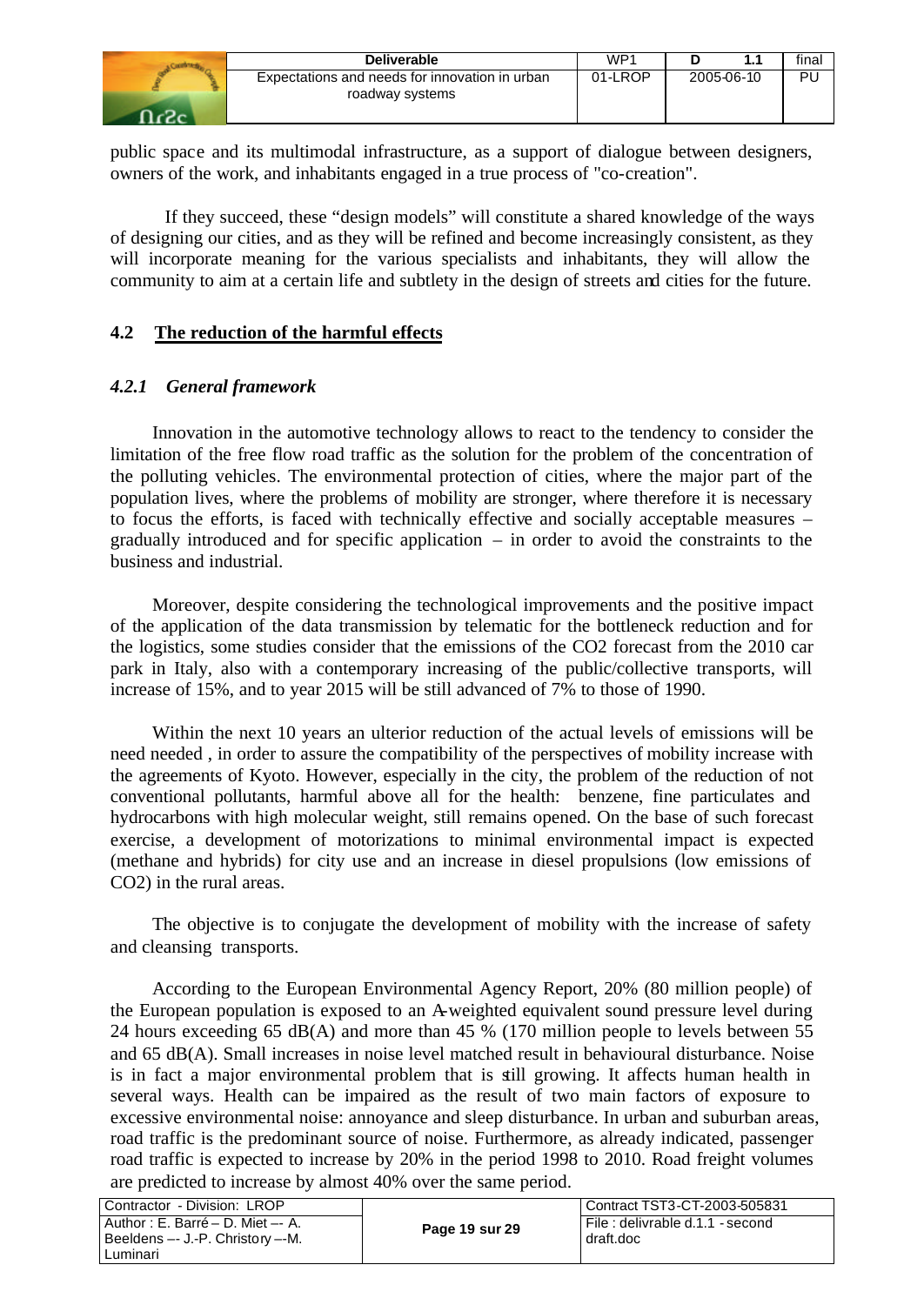| Deliverable                                                       | WP1     |            | final |
|-------------------------------------------------------------------|---------|------------|-------|
| Expectations and needs for innovation in urban<br>roadway systems | 01-LROP | 2005-06-10 | Ρl    |

The reduction of noise should therefore be a high priority in order to improve the quality of life and health in urban areas. This means that a substantial reduction in tyre/road noise and engine noise must be achieved. At the same time the CEC short-term target (from EU Environmental Action Programme) for the year 2010 is a 19 dB reduction in road traffic noise with reference to the levels recorded in 2000. The World Health Organisation's medium-term target for the period 2000 to 2030 indicates a 29 dB noise reduction by road traffic.

In June 2002, the European Directive on the Assessment and Management of Environmental Noise (2002/49/EC, further indicated by its abbreviation END) was accepted and has come into force. Under this directive, member states will be obliged for the major roads, railways and airports as well as in large agglomerations to produce (by 30th June 2007) noise maps of noise exposure and (by July 2008) action plans to reduce exposure to be developed and reviewed every 5 years of a 10-year plan for noise annoyance.

Therefore the local authorities (regions and communities) of the European Union will play an important role insofar as they will define so-called Noise Action Plans, which should be based on noise reduction/abatement solutions such as new surfaces of and pavements as described below.

The resonant pavement is a development and improvement of the multi-functional composite pavement which consists of a surface single layer of porous asphalt of some 40-50 mm thick overlying a continuously-reinforced concrete slab. This new pavement type as composite multilayer, with resonant behaviour, is suitable not only to control the noise generation but also to control the propagation of tyre-noise emissions, by broadening the absorption spectra towards the medium and low frequency ranges. This will be obtained by taking into account not only texture optimisation and sound absorption of the top layer, but also acoustic resonance through the adoption of new materials and structural solutions so as to achieve a wide sound absorption range, resonant pavement behaviour and other types of pollution control.

"Eco-technical" type pavement solution consists of a double surface layer of porous asphalt of respectively 20 and 80 mm thickness, with different characteristics and performances, overlying a disconnection collaborating layer by metallic C shape as diffused resonators continuously distributed in the course.

"Euphonic" type pavement solution consists of a double surface layer of asphalt respectively of 20 and 40 mm thickness of different characteristics and performances, overlying a continuously-reinforced concrete slab including the resonant system continuously distributed in the course.

The resilient pavement is the first new type of pavement with the "dumping" behaviour, suitable to mainly control the generation of tyre-noise emissions while also influencing low frequency propagation. This could be obtained by dealing not only with the texture optimisation of the top layer, but also with its mechanical impedance, through the choice of raw materials, mixes and layers suitable to obtain a pavement with a vibration-absorbing behaviour in combination with acoustical durability.

| Contractor - Division: LROP                                           |                | Contract TST3-CT-2003-505831                    |  |  |
|-----------------------------------------------------------------------|----------------|-------------------------------------------------|--|--|
| Author : E. Barré – D. Miet –- A.<br>Beeldens -- J.-P. Christory --M. | Page 20 sur 29 | l File : delivrable d.1.1 - second<br>draft.doc |  |  |
| Luminari                                                              |                |                                                 |  |  |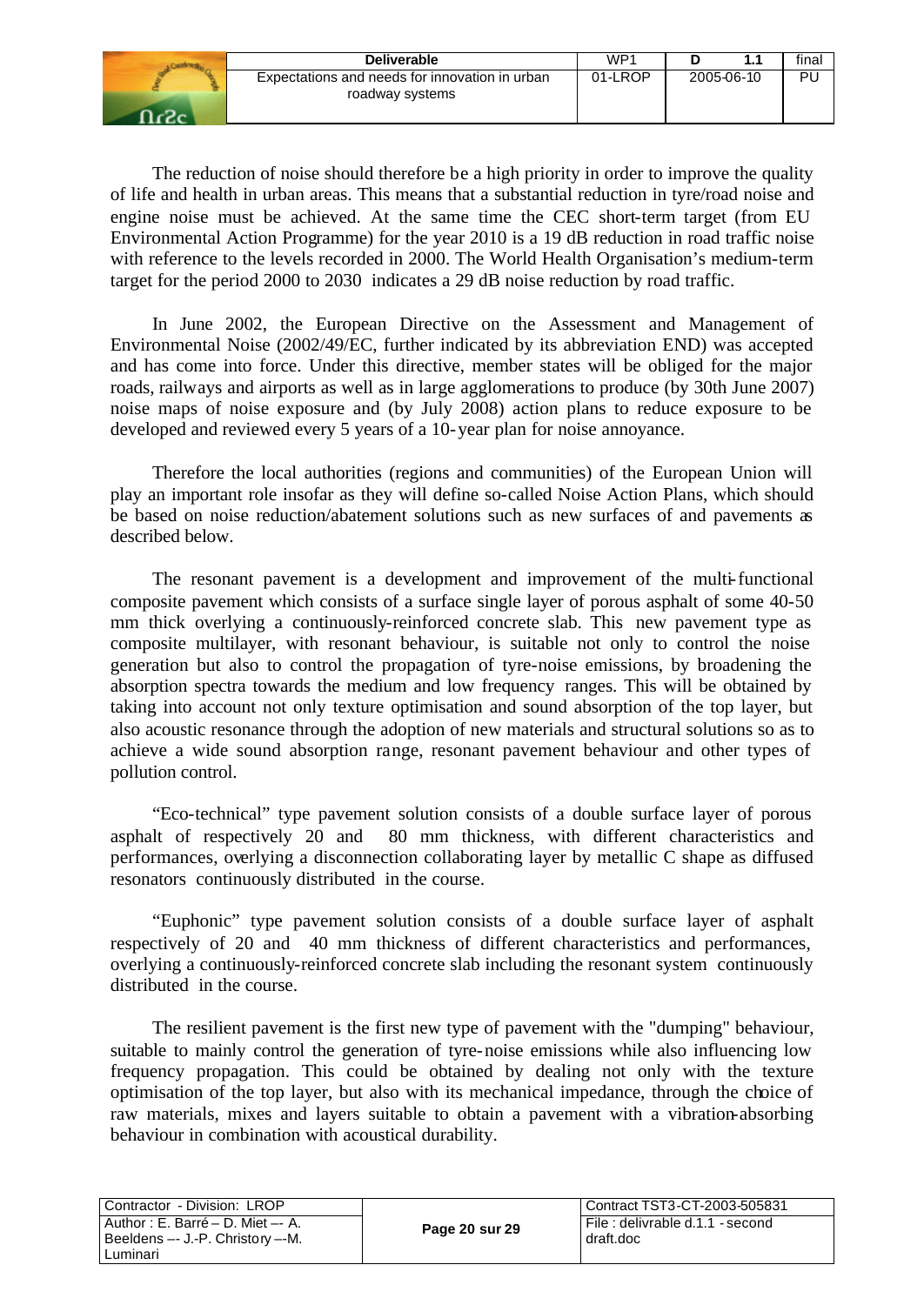| <b>Deliverable</b>                                                | WP1     |            | final |
|-------------------------------------------------------------------|---------|------------|-------|
| Expectations and needs for innovation in urban<br>roadway systems | 01-LROP | 2005-06-10 | Ρl    |

The reduction of vibrations transmitted by road infrastructures, without increasing too much the construction cost, is going to be a very important issue to deal with in the urban area. The most effective construction techniques used up till now are based on very complex and expensive solutions (such as floating slabs) and on the use of special and once again expensive materials (such as elastomeric mats). One of the possible innovative techniques is based on the use of hot mix asphalt in which a share of the traditional aggregates is substituted with rubber granulate produced using waste tyres.

## *4.2.2 Nuisance-mitigating*

The nuisance-mitigating infrastructure will be a prototype system of integrated innovative technologies to reduce noise, vibration and air, solid and liquid pollution. This system will be developed by means of innovative road pavement design solutions, new raw materials and composite and multi layers structures, active and passive equipments (i.e. forced air filtration, photocathalitic materials, phyto-control, and land soil-control) with the objective to achieve global nuisance mitigating infrastructures. The global nuisance mitigating prototype system shall give an answer to the strong need for a drastic reduction in traffic noise and air pollution abatement especially in suburban areas.

One of the most promising European noise abatement approach refers therefore not only to reduced tyre/road noise emissions relating to the top layer, including the absorption of vibrations by the "dumping" behaviour of a base layer, like in the "resilient" behaviour pavement, but also to tyre/road noise and engine noise absorption obtained from the "resonant" behaviour of the surface course and deep layers. A pavement with "resonant" behaviour would be suitable not only to control the noise generation but also to reduce the propagation of tyre-noise emissions, because it broadens the absorption spectra towards the medium and low frequencies range. Heightened noise abatement will be obtained by taking into account not only texture optimisation and sound absorption of the top layer, but also acoustic resonance through the adoption of new materials and structural solutions so as to achieve a wide sound absorption range, resonant pavement behaviour and other types of pollution control.

To further reduce noise, vibration and air, solid and liquid pollution from road traffic it is also necessary to take action on road infrastructure, with particular regard to road superstructures (pavements) and structures (tunnels or artificial cuttings). The innovative concept of the ecotechnic will permit the production of the integrated cleansed road obtained by innovative technologies.

The ecotechnic road section will be composed by

 $\checkmark$  permanently clean safety barriers deploying air-depollutant photo-catalytic materials;

 $\checkmark$  permanently clean noise-abating safety barriers deploying air-depollutant photocatalytic materials and active counter-acting noise technology;

 $\checkmark$  air-depollutant with ground filtering;

 $\checkmark$  air-depollutant with vegetation barrier;

| l Contractor - Division: LROP                                             |                | Contract TST3-CT-2003-505831                  |  |  |
|---------------------------------------------------------------------------|----------------|-----------------------------------------------|--|--|
| l Author : E. Barré – D. Miet –- A.<br>  Beeldens -- J.-P. Christory --M. | Page 21 sur 29 | File : delivrable d.1.1 - second<br>draft.doc |  |  |
| Luminari                                                                  |                |                                               |  |  |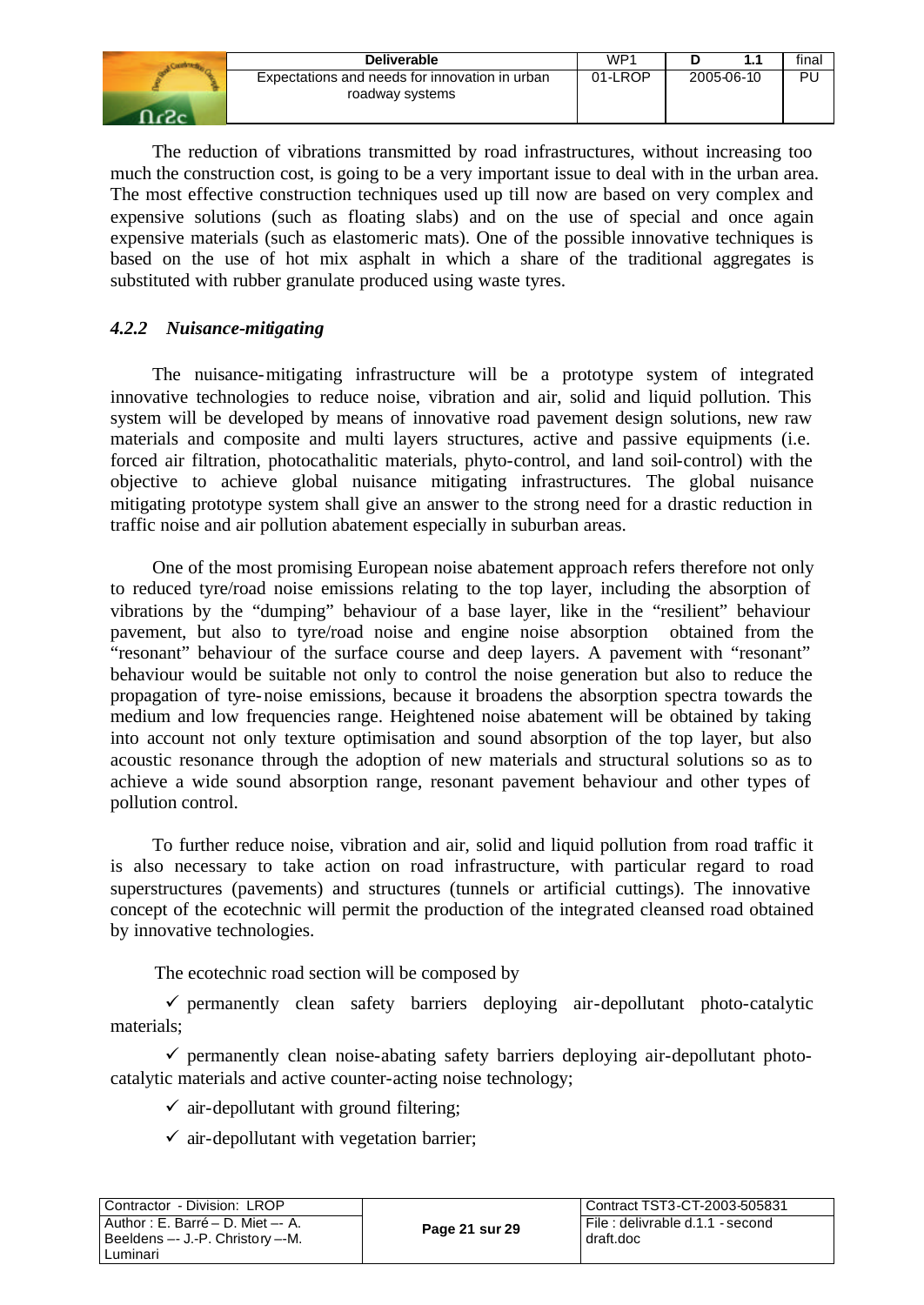| <b>Deliverable</b>                                                | WP1     |            | final |
|-------------------------------------------------------------------|---------|------------|-------|
| Expectations and needs for innovation in urban<br>roadway systems | 01-LROP | 2005-06-10 | PU    |

 $\checkmark$  air-depollutant false cutting deploying artificial storming and catalyser and installed in tunnels or U (including artificial type) sections;

 $\checkmark$  noise - and vibration - dampening pavements deploying resonant and resilient typologies.



## **4.3 Photocatalysis – a solution for the air pollution by traffic?**

A variety of air pollutants have known or suspected harmful effects on human health and environment. In most areas of Europe, these pollutants are principally the products of combustion from space heating, power generation or from motor vehicle traffic.

Pollutants from these sour ces may not only prove a problem in the immediate vicinity of these sources but can travel long distances, chemically reacting in the atmosphere to produce secondary pollutants such as acid rain or ozone.

To achieve the European targets in 2010, the traffic has to concentrate on the reduction of the principle pollutants emitted by vehicles, which are carbon monoxide, oxides of nitrogen  $(NO<sub>x</sub>)$ , volatile organic compounds  $(VOC's)$  and small particulates. These pollutants have an increasing impact on the urban air quality.

In addition, photochemical reactions resulting from the action of sunlight on  $NO<sub>2</sub>$  and VOC's lead to the formation of ozone, a secondary long-range pollutant, which impacts in rural areas often far from the original emission site. Acid rain is another long-range pollutant influenced by vehicle  $NO<sub>x</sub>$  emissions and resulting from the transport of  $NO<sub>x</sub>$ , oxidation in the air into  $NO<sub>3</sub>$  and finally precipitation of nitrogen acid with harmful consequences for building materials (corrosion of the surface) and vegetation.

A solution for the air pollution by traffic can be found in the treatment of the pollutants as close to the source as possible. Therefore, besides the diminishing in exhaust by the car itself, photocatalytic materials can be added to the surface of pavement and building materials

| Contractor - Division: LROP                                                        |                | Contract TST3-CT-2003-505831                    |
|------------------------------------------------------------------------------------|----------------|-------------------------------------------------|
| Author: E. Barré – D. Miet –- A.<br>Beeldens -- J.-P. Christory --M.<br>l Luminari | Page 22 sur 29 | I File : delivrable d.1.1 - second<br>draft.doc |
|                                                                                    |                |                                                 |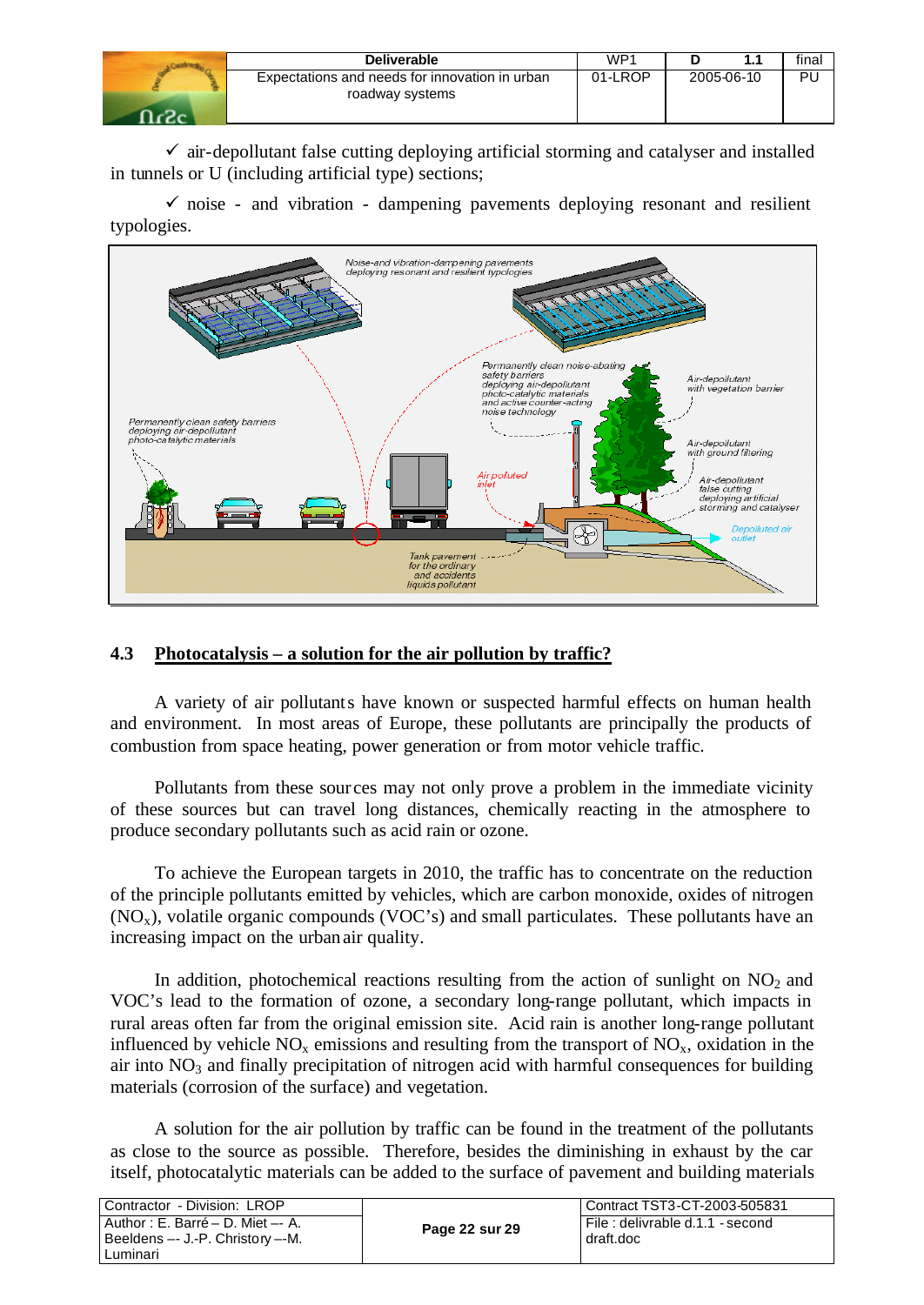| Deliverable                                                       | WP1     |            | final |
|-------------------------------------------------------------------|---------|------------|-------|
| Expectations and needs for innovation in urban<br>roadway systems | 01-LROP | 2005-06-10 | Ρl    |

[1;2]. In combination with light, the pollutants are oxidized, due to the presence of the photocatalyst and precipitated on the surface of the material. Consequently, they are removed from the surface by the rain.

Heterogeneous photocatalysis with  $TiO<sub>2</sub>$  as catalyst is a rapidly developing field in environmental engineering. It has a great potential to cope with the increasing pollution. The impulse of the use of TiO<sub>2</sub> as photocatalyst was given by Fujishima and Honda in 1972 [3]. They discovered the hydrolysis of water in oxygen and hydrogen in the presence of light, by means of a  $TiO<sub>2</sub>$ -anode in a photochemical cell. In the eighties, organic pollution in water was decomposed by adding  $TIO_2$  under influence of UV-light. The application of  $TiO_2$  as air purifier originated in Japan in 1996. A broad spectrum of products appeared on the market for indoor use as well as for outdoor use.

Besides the air purifying action,  $TiO<sub>2</sub>$  is also used to obtain a self-cleaning material. Due to a very high hydrofilicity, a water layer is attracted between the dirt and the surface resulting in the washing off of the dirt particles. In addition, due to photocatalytic working, a decomposition of the dirt particles, especially of the organic particles takes place followed by the washing of the surface resulting in a cleaner surface.

## *Application of TiO2 in building materials as photocatalyst*

The increase in patents during the last decade indicates a huge interest, especially from Japan and Europe, in the application of  $TiO<sub>2</sub>$  as photocatalyst in building materials. Regarding the reduction of air pollution due to traffic in urban areas, the application on pavement surfaces or on the building surfaces in cementitious materials gives optimal solutions. To increase the efficiency of the photocatalyst, its presence at the surface of the material is crucial. It has to be accessible by sunlight to be activated. Consequently, the pollutant has to be absorbed on the surface and oxidized or reduced to a less harmful element.

The goal is to have as much  $TiO<sub>2</sub>$  as possible at the surface of the material, without the risk of loosing it by abrasion or weathering. Up till now, the most efficient way to apply the  $TiO<sub>2</sub>$  is in a thin layer cementitious material, which is placed on the surface. Application in concrete tiles is therefore very suitable: the  $TiO<sub>2</sub>$  can be added to the weathering layer. If the layer is slightly used, new  $TiO<sub>2</sub>$ -particles will be present at the surface.



Photocatalytic pavement blocks, the  $TiO<sub>2</sub>$  is added in the upper layer

| Contractor - Division: LROP       |
|-----------------------------------|
| Author : E. Barré - D. Miet -- A. |
| Beeldens -- J.-P. Christory --M.  |
| Luminari                          |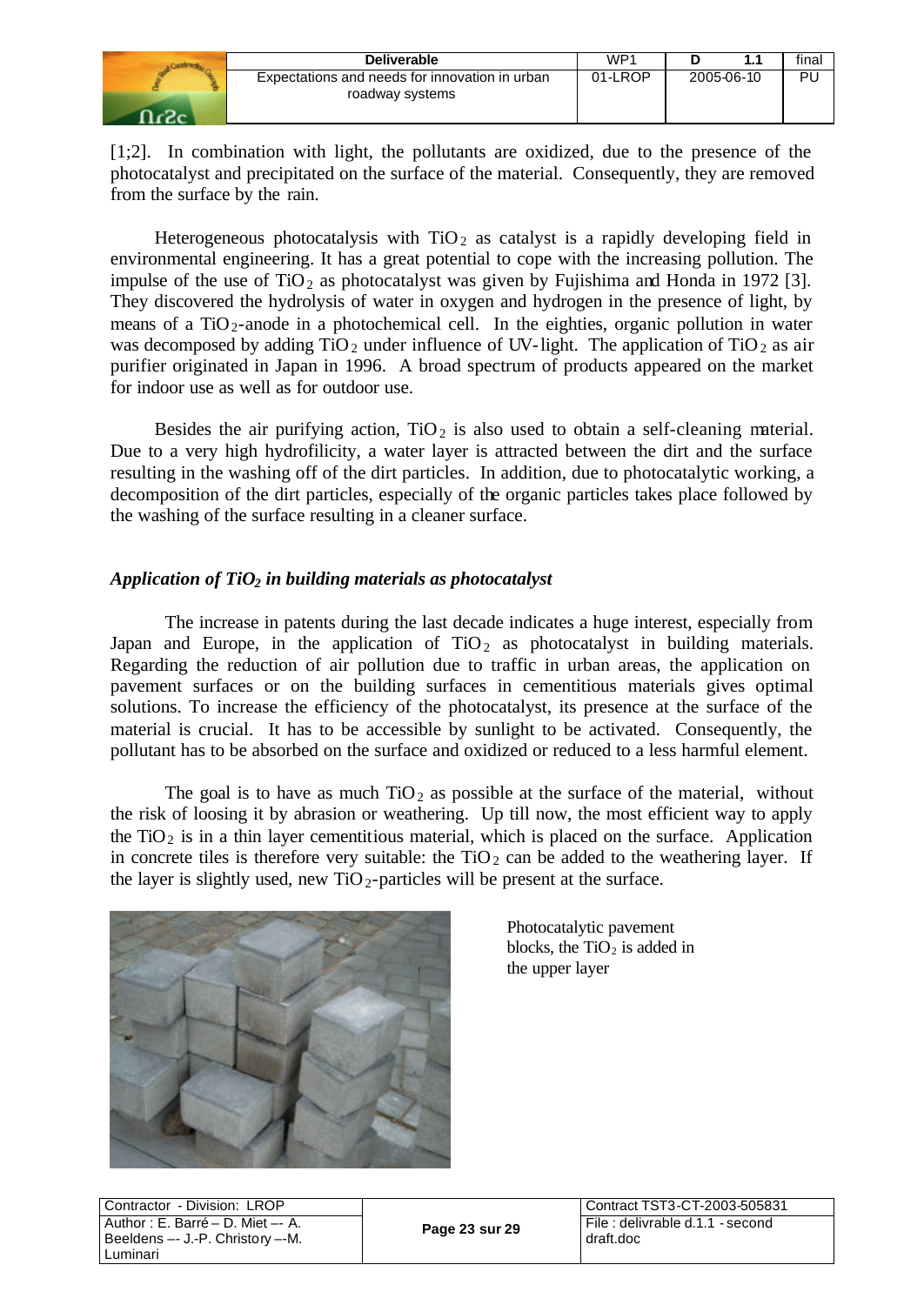| <b>Deliverable</b>                                                | WP1     |            | final |
|-------------------------------------------------------------------|---------|------------|-------|
| Expectations and needs for innovation in urban<br>roadway systems | 01-LROP | 2005-06-10 | PU    |

In Belgium, a test project is set up on the 'Leien' of Antwerp. On approximately 10.000 m<sup>2</sup>, photocatalytic pavement blocks are installed in 2005. Measurements in laboratory as well as in situ have started to determine the efficiency in situ as well as the durability of the air purifying qualities.

#### **TiO2 and the photocatalytic process**

TiO2 is a metal, which is multiply present in nature. It is used as pure metal in high-tech applications, where it couples corrosion resistance and low density to high strength. It can also be used in powder form or as a colloidal solution. The oxygen  $TiO<sub>2</sub>$  has three different molecule structures: rutile, anatase and brookiet.[4]. In the case of rutile, two sides of the octahedron are in common. In this way, chains are formed. In the case of anatase, the four angular points are connected. In this way, a more porous morphology is formed, as can be seen in figure 1. The former is mostly applied as white pigment in paints, the second is preferable if used as photocatalytic cell. The latter has few application forms.



Figure 1. Anatase versus rutile [4]

To use anatase in heterogenic photocatalysis, UV-light with a wave length lower than 387 mm has to be present. Also the intensity of the light is important to optimise the photocatalytic activity. Normal daylight can be used for the photocatalytic reaction.

The photocatalytic reaction proceeds on the surface of semi-conductors via several steps: pairs of electron-hole are produced by irradiating the semiconductor. These electrons and holes can be recombined or can be separated due to adsorption of other products on the surface. Redox reactions between the trapped electrons and holes and the adsorbents present on the surface occur after which there is a desorption of formed products and reconstruction of the surface.

Heterogeneous photocatalysis with  $TiO<sub>2</sub>$  as catalyst results in a total mineralization of a broad gamma of organic compounds (alkanes, alkenes, alcohol, pesticides,…) Further it is possible to reduce NOx, bacteria and viruses.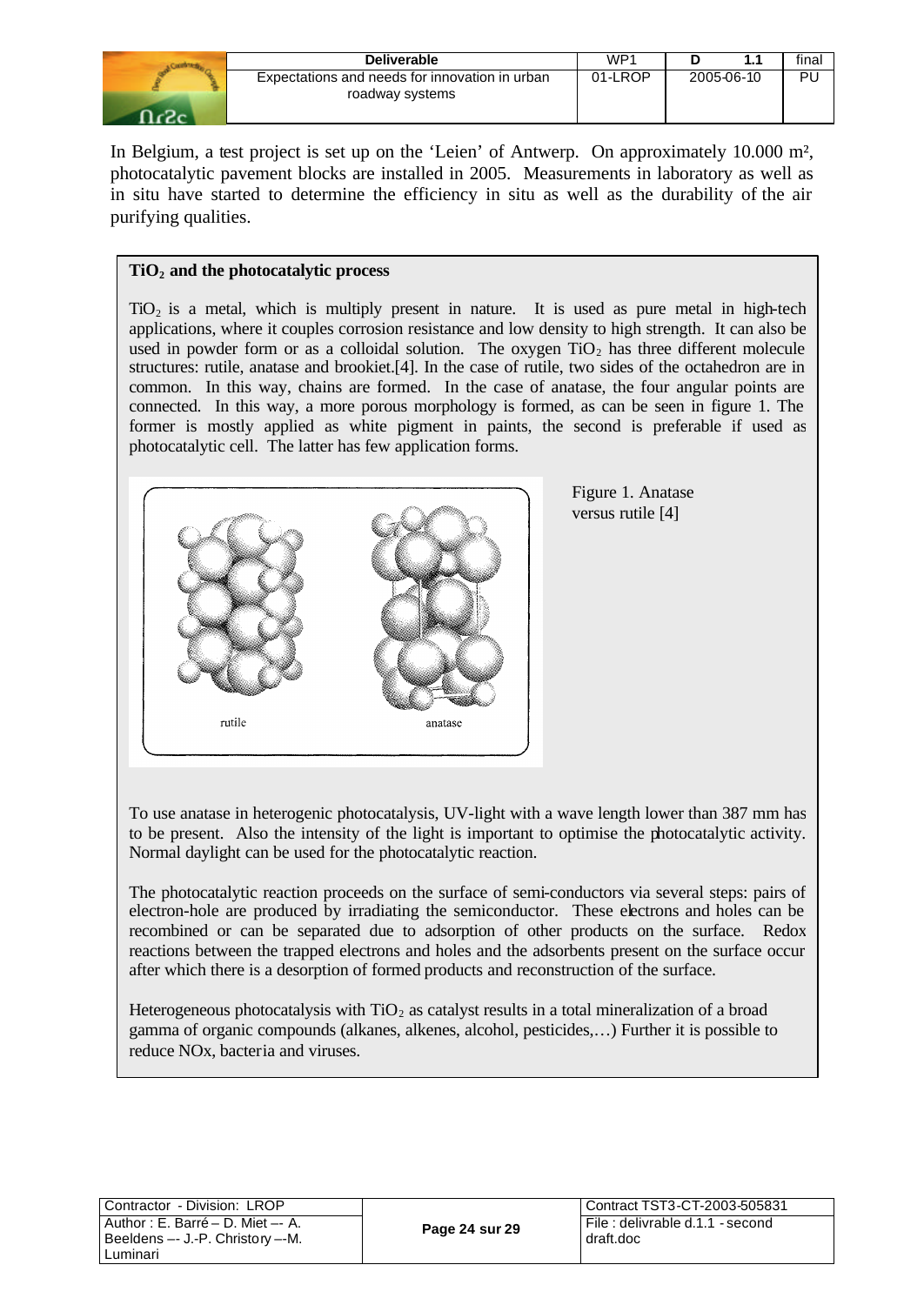| Deliverable                                                       | WP1     |            | final |
|-------------------------------------------------------------------|---------|------------|-------|
| Expectations and needs for innovation in urban<br>roadway systems | 01-LROP | 2005-06-10 | Ρl    |

## **4.4 Work PIARC : a catalogue of innovations and a step supporting the emergence and the development of the innovations**

In order to identify and promote the best practices for the development of mobility in a sustainable development, the World Road Association is interested in innovation and regularly draws up panoramas on the requirements in innovation and concerning the best organizations allowing their blossoming, their development and their coding.

The probable evolution and the vision of the street of the future give a greater place to a scenario of transition instead of a braking scenario by 2040. It is thus relevant to observe the needs for innovation identified by the stakeholders' environment for today and tomorrow. In addition to that, concerning the technologies of roadway system one frequently needs around twenty years from the idea to emerge and, if it is relevant, the spread of its employment in the suitable field. A particular echo is thus to give in our field of urban infrastructures to the tracks of innovation engaged on the short term in order to imagine the future in the logic of "everything is technically possible".

Moreover, the federator subject of innovation is strategic, observing that we are condemned to innovate in the field of roads, streets and networks as in any other field, because the economical, social and environmental stakes are constantly evolving. For the technical and organisational subjects of innovation themselves, it is also necessary to revisit and innovate in our methods of initiating and praising innovations. Innovation needs organization and tools to deliver the concepts and the products, which the street of the future will have to integrate.

The PIARC knows the fact that the knowledge of needs, their consolidation by local committees, national and international representatives and their positioning concerning environment, security and social evolutions constitute the essential bases for innovation. To know the needs and the most efficient organizations, the international investigation related to four groups of questions:

- 1. innovating roadways to satisfy which need and to render service to which users ?
- 2. innovating roadways at which stage of development ?
- 3. can we identify the most relevant innovating roadways for the future ?

4. what is the origin of the innovations and which organizations can make emerge and promote these innovations ?

Concerning the needs, the framework of the answers made it possible to finalize a catalogue of technological innovation, which identifies twelve great families of concerns with precise examples of tracks of action as specified in table 1.

| Contractor - Division: LROP      |
|----------------------------------|
| Author: E. Barré - D. Miet -- A. |
| Beeldens -- J.-P. Christory --M. |
| Luminari                         |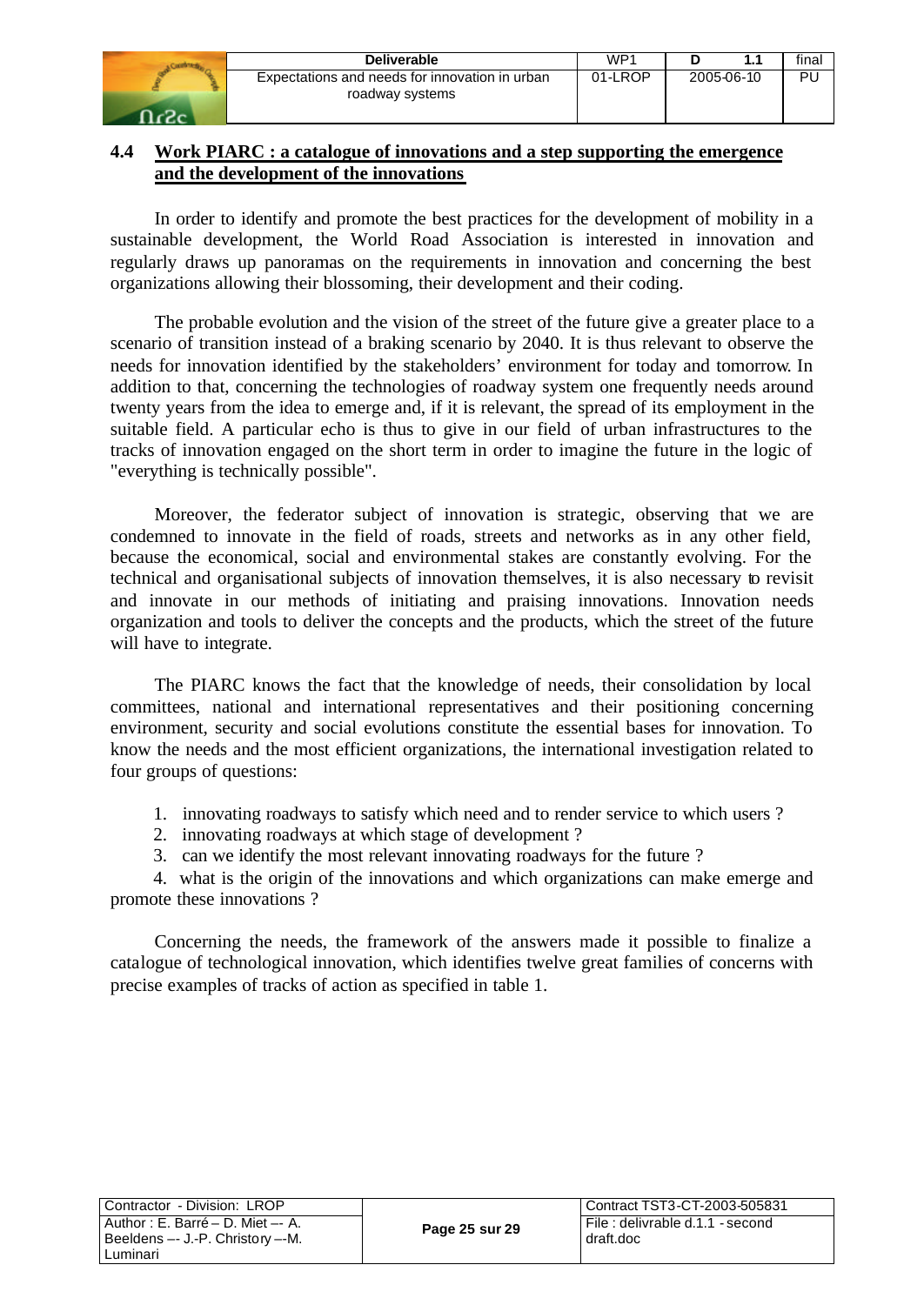

| <b>Deliverable</b>                                                | WP1     |            | final |
|-------------------------------------------------------------------|---------|------------|-------|
| Expectations and needs for innovation in urban<br>roadway systems | 01-LROP | 2005-06-10 | PU    |

# **Table 1**

|                | <b>CATALOGUE OF TECHNOLOGICAL INNOVATION</b>       |                                                                                                                                                                                                  |  |  |
|----------------|----------------------------------------------------|--------------------------------------------------------------------------------------------------------------------------------------------------------------------------------------------------|--|--|
|                | <b>Functionalities to improve</b>                  | Examples of tracks of innovation in urban<br>environment                                                                                                                                         |  |  |
| $\mathbf{1}$   | To erase pathologies                               | Roadway system against crack and cart-track<br>Integrated concept of interface                                                                                                                   |  |  |
| $\mathbf{2}$   | To optimize ergonomics                             | Composite roadway system, mixed roadway system<br>Prefabricated roadway system                                                                                                                   |  |  |
| 3              | To preserve the environment                        | Roadway system tank, catalytic roadway system<br>Euphonic roadway system or echotechnic porous,<br>absorbing, antivibratory roadway system                                                       |  |  |
| $\overline{4}$ | To support multimode trip-making                   | Roadway with guided systems for public transport<br>Roadway system with shared structure and coating                                                                                             |  |  |
| 5              | To integrate the networks                          | Roadway system with flexible emergence -<br>dismountable Roadway system - roadway system<br>for networks, micro trenches<br>New global concept roadway system - networks -<br>mobility - service |  |  |
| 6              | To contribute to the road safety by<br>integration | Roadway system with qualitative coating, auto-<br>cleansing roadway system, new technological bricks<br>and new assemblies for coatings                                                          |  |  |
| 7              | Energy saving                                      | Roadway system with low energy, tepid and cold<br>coatings, renewable roadway system which can be<br>recycled<br>Evolutionary roadway system                                                     |  |  |
| $8\,$          | To preserve the natural resources                  | Roadway system with controlled waste,<br>Roadway system with recycled materials,<br>Reprocessed roadway systems                                                                                  |  |  |
| 9              | To improve the road exploitation                   | Roadway system with no maintenance, prefabricated<br>roadway system, enrollable roadway system,<br>instrumentalized roadway system, intelligent<br>roadway system                                |  |  |
| 10             | To resist the various constraints                  | Roadway system for static constraint, roadway<br>system for cold and heat climate, easily flooded<br>roadway system, self-draining roadway system,<br>roadway system under cavities              |  |  |
| 11             | To increase the economical<br>performance          | Temporary roadway system, progressive roadway<br>system, transitory roadway system, multi-layer cast<br>solid roadway system                                                                     |  |  |
| 12             | To facilitate management                           | Self-repairable roadway system, self-evaluating<br>roadway system, self-descriptive roadway system;<br>adhesive roadway system                                                                   |  |  |

| Contractor - Division: LROP                                                         |                | Contract TST3-CT-2003-505831                  |
|-------------------------------------------------------------------------------------|----------------|-----------------------------------------------|
| Author : E. Barré – D. Miet –- A.<br>Beeldens -- J.-P. Christory --M.<br>l Luminari | Page 26 sur 29 | File : delivrable d.1.1 - second<br>draft.doc |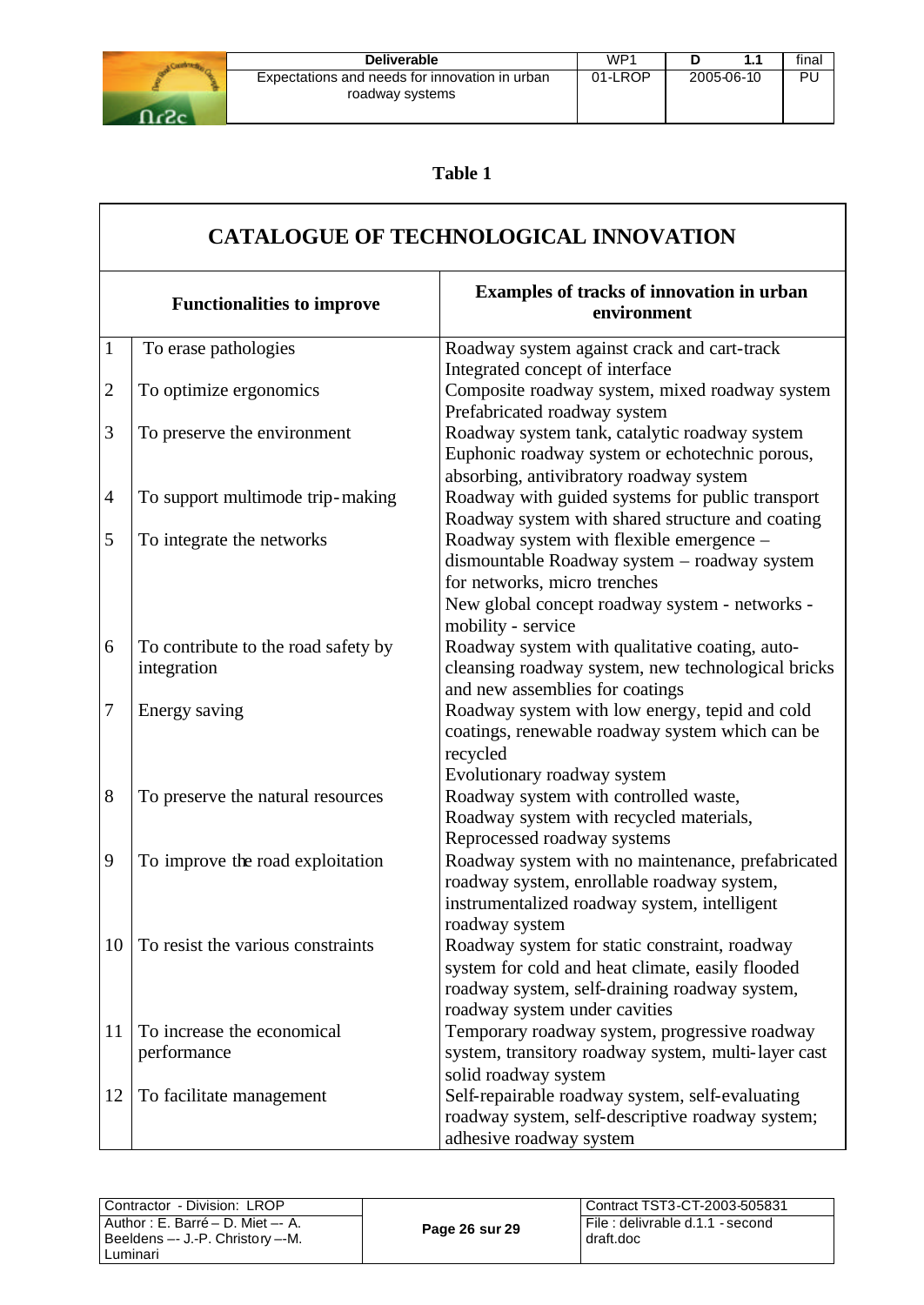| <b>Deliverable</b>                                                | WP <sup>1</sup> |            | final |
|-------------------------------------------------------------------|-----------------|------------|-------|
| Expectations and needs for innovation in urban<br>roadway systems | 01-LROP         | 2005-06-10 | Ρl    |
|                                                                   |                 |            |       |

This tool allows to schedule the needs for innovation compared to the functionalities the roadway systems must ensure.

Expectations are strong and unanimous concerning the safeguarding of the natural resources and the sustainable development, the fight against recurring pathologies, the improvement of structures and materials ergonomics, with a particular mention for the public transport platforms, the roadways integrated into the sites they pass trough, predictive safety etc…

The urban area is identified as a particularly promising and petitioning area for the technological and organisational innovation, for in a complex spatial and temporal organization, it is necessary to innovate, not only to innovate in all the twelve mentioned functionalities, but also to answer to more targeted and specific problems of the following type :

- roadway systems at very long working life ( $> 100$  years);
- transformable roadway systems by evolutionary functions ;
- multifunction roadway systems with space-time vocation ;
- auto energetic and furtive roadway systems for climates and seasons.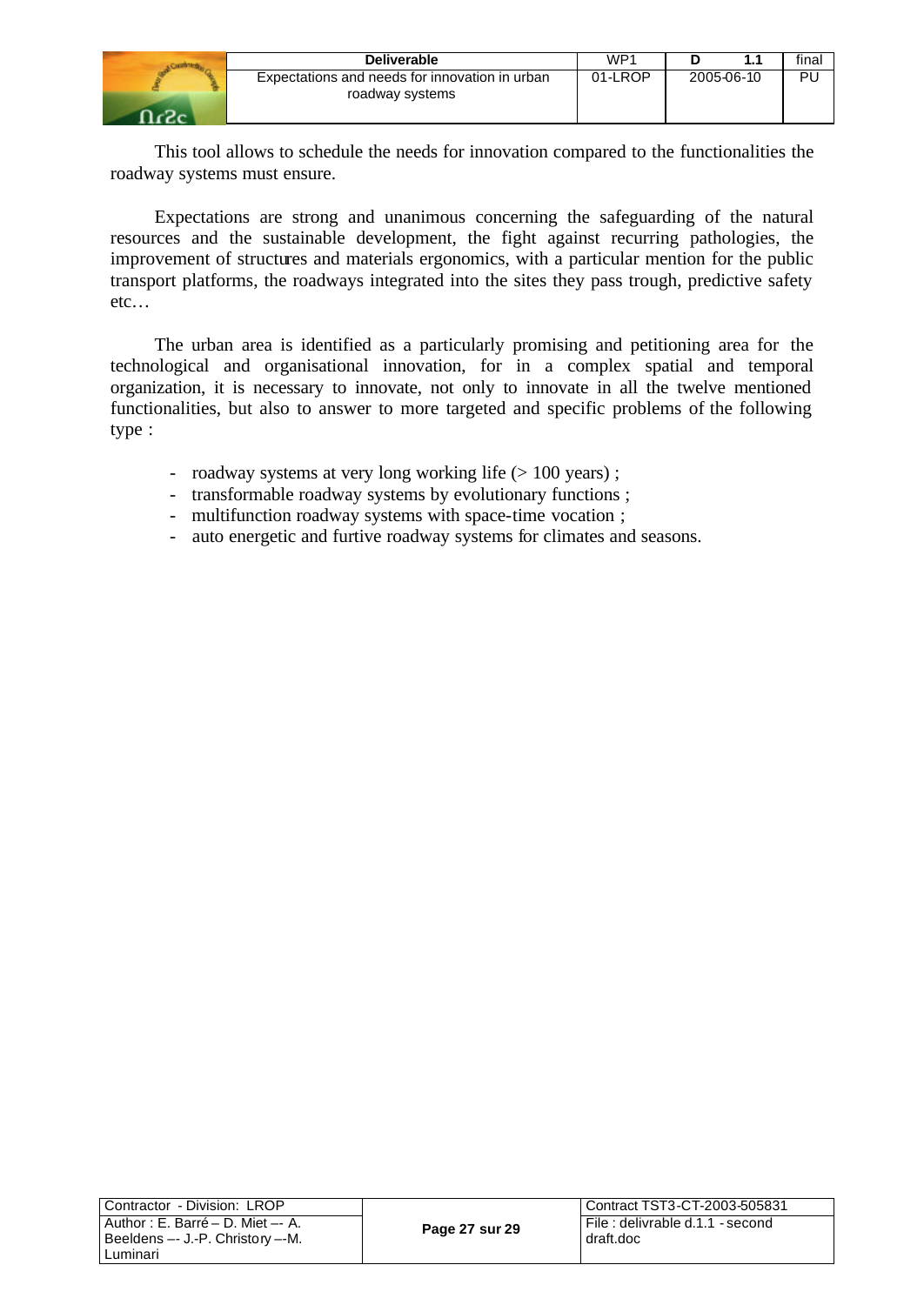| <b>Deliverable</b>                                                | WP <sup>4</sup> |            | fina |
|-------------------------------------------------------------------|-----------------|------------|------|
| Expectations and needs for innovation in urban<br>roadway systems | 01-LROP         | 2005-06-10 | Ρl   |
|                                                                   |                 |            |      |

#### **Elements of conclusion : context of the innovation**

In answer to the question of "Which is the engine of the innovations", we observe that the user is more implied by the urban environment that in the case of the interurban roads, that the administrations are strategic levers concerning the innovations, that the universities and the research centres are the second force of promotion of the innovation and that industry and the companies are very active concerning the challenges of energy and the durable development, the natural resources, safety and integration.

Moreover, it releases a certain number of convergent ideas on the fact that the specifications based on the performances, the contracts of performance, the guarantees in the medium and long term, seem promising supports to instigate the innovation in the field of the infrastructures of roadway systems. The first contracts of performance operated on the whole of the network of urban roadway systems of the large cities abroad deserve in this respect being followed with all the desired attention.

Expextations of the townsmen as regards infrastructures ensuring a controlled mobility, alleviated, and furtive with respect to the embarrassments and harmful effects for all the period of first half of the 21st century will impose an activity of constant innovation. It will be necessary to take care during all this period so that the conditions necessary to a dynamics of the innovation for all the acts of planning, design, execution, exploitation and maintenance of the urban infrastructures are given, namely:

- to promote the idea that the innovation is vital for the company;

- to enforce the principle which the innovation implies the risk ; the controlled risk and risks it divided;

- to cultivate the reflex of the partnership for administrations and research centres which offer springboards to engineering and the companies to exert their ability;

- to take care of spontaneity, to guarantee creativity;

- to identify the barriers to the innovation regularly and to anticipate them for better treating them;

- to act so that the innovation can be financially constant;

- to privilege the concept of performance rather than that of means.

Observatories of the practices of innovation and periodic assessments of the policies of incentive and support for the innovation appear increasingly necessary in order to know the progress awaited for our future public.

The need for requirement of populations goes hand in hand with more marked impatience. Also let us guarantee that the professional world of the roads, streets and networks will be able to also innovate in the reactivity to satisfy the needs increasingly more evolutionary for the city.

| Contractor - Division: LROP        |                | l Contract TST3-CT-2003-505831   |
|------------------------------------|----------------|----------------------------------|
|                                    |                |                                  |
| 'Author : E. Barré – D. Miet –- A. | Page 28 sur 29 | File : delivrable d.1.1 - second |
| Beeldens -- J.-P. Christory --M.   |                | draft.doc                        |
| ∟uminari                           |                |                                  |